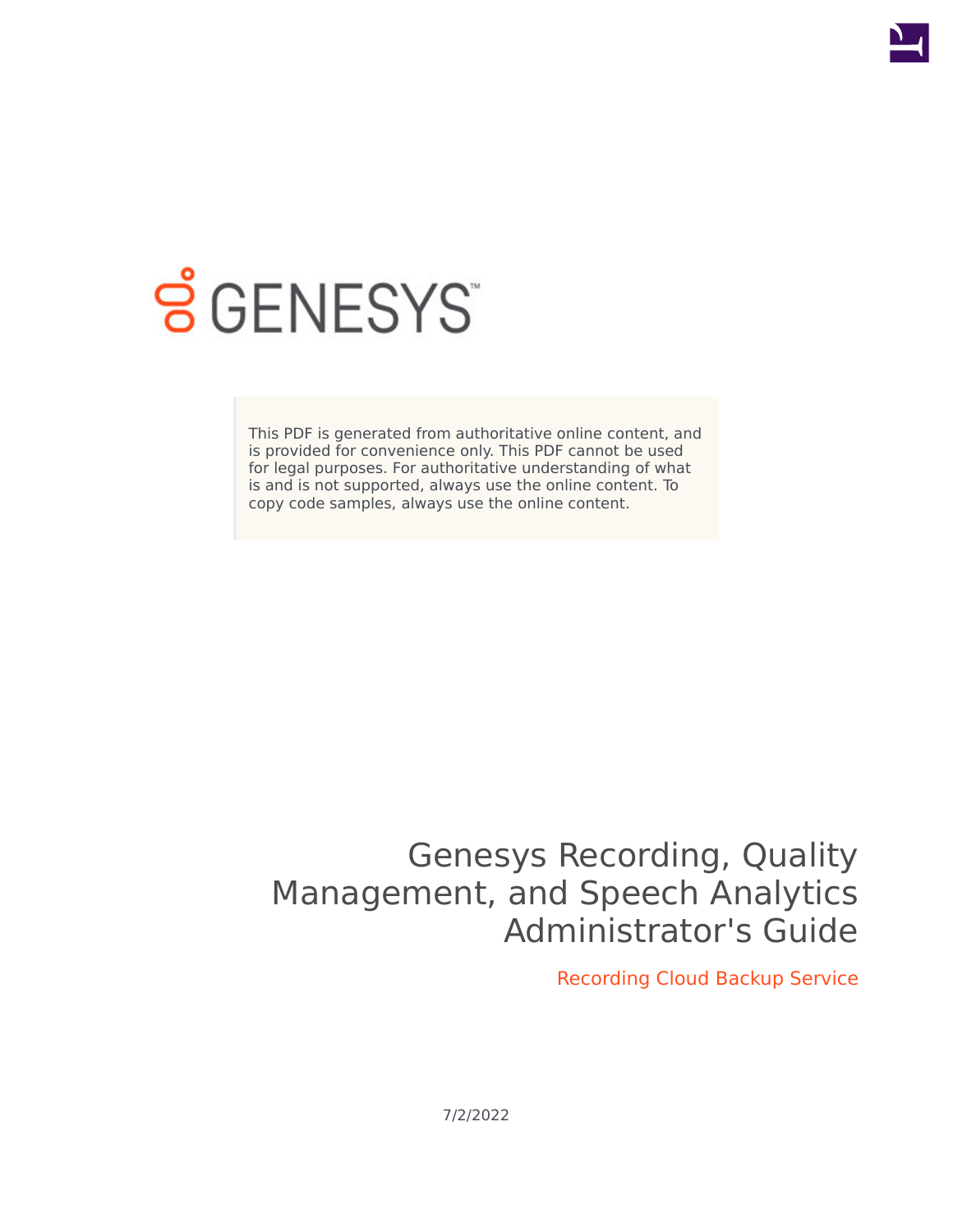## Contents

- 1 [Prerequisites](#page-2-0)
- 2 [Security](#page-3-0)
- 3 [Getting Started](#page-3-1)
	- 3.1 [Requesting RCBS functionality](#page-3-2)
	- 3.2 [Creating a user](#page-4-0)
- 4 [Installing on Windows](#page-4-1)
- 5 [Installing on Linux](#page-5-0)
- 6 [Configuration and setup](#page-5-1)
	- 6.1 [Configuration properties](#page-6-0)
	- 6.2 [Environment variables](#page-7-0)
- 7 [Launching the Recording Cloud Backup Service](#page-7-1)
	- 7.1 [Running RCBS in verification mode](#page-9-0)
- 8 [Scheduling backup](#page-10-0)
	- 8.1 [How to schedule a Windows task](#page-10-1)
	- 8.2 [How to create a Linux cronjob](#page-10-2)
- 9 [Decrypting the downloaded files](#page-11-0)
	- 9.1 [Storage](#page-11-1)
- 10 [Advanced configuration](#page-11-2)
	- 10.1 [Configuring download period](#page-12-0)
	- 10.2 [Configuring media](#page-14-0)
	- 10.3 [Configuring multiple instances](#page-15-0)
	- 10.4 [Configuring URIs \(optional\)](#page-16-0)
- 11 [Recording metadata](#page-16-1)
	- 11.1 [Metadata properties](#page-17-0)
	- 11.2 [mediaFile properties](#page-17-1)
	- 11.3 [eventHistory properties](#page-19-0)
	- 11.4 [Metadata format](#page-19-1)
- 12 [Disk usage estimation](#page-25-0)
	- 12.1 [Estimating disk space required to store downloaded voice recordings](#page-25-1)
	- 12.2 [Estimating disk space required to store downloaded screen recordings](#page-25-2)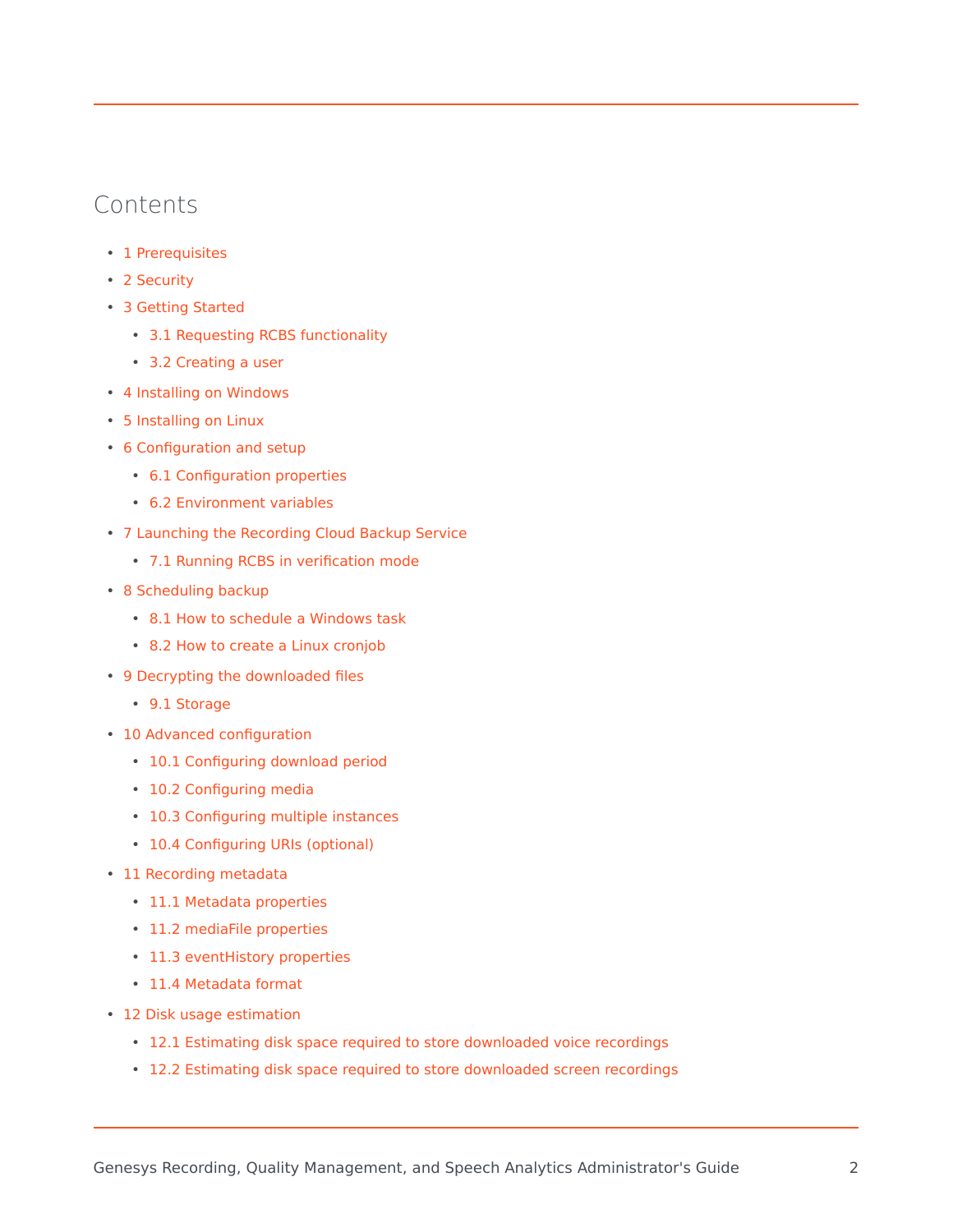

• Administrator

The Recording Cloud Backup Service (RCBS) allows you to make a backup copy of your Genesys Interaction Recording voice and/or screen recording files prior to their automated deletion. This page describes how to set up the RCBS.

## **Related documentation:**

• •

The Recording Cloud Backup Service (RCBS) allows you to make a backup copy of your Genesys Interaction Recording voice and/or screen recording files prior to their automated deletion as per the Cloud retention policy. Once installed, you can securely download the encrypted voice and screen recording files and their respective metadata files from Genesys Multicloud CX and store them on your machines.

RCBS can be installed on local machines or on AWS EC2 instances. The recording file can then be decrypted and used as desired, for example, for compliance.

There are some things to know before you start:

- Unless backed up, all recordings will be deleted when the maximum retention date is reached.
- RCBS only works with encrypted recordings. Therefore, ensure encryption is enabled.
- RCBS does not support MPLS.

## <span id="page-2-0"></span>Prerequisites

Before you can install and use the Recording Cloud Backup Service on a machine, verify that you have the following prerequisites. Your IT department or your Genesys professional can help you get this information.

- Windows Server 2008/2012 64-bit or Red Hat Enterprise Linux AS 6 Operating System with admin privileges.
- 4 GB RAM, minimum 20 GB hard drive (the amount of space required depends on the number of recordings to be downloaded).
- The Recording Cloud Backup Service software (minimum version 8.5.2xx.xx).
- The target directory or shared folder in your environment to download the recording files to—for example, C:/target\_directory (this is for the **targetDir** parameter).
- The private key you used to initially configure recording file encryption, so that the recording files can be decrypted (this is for decrypting the downloaded files).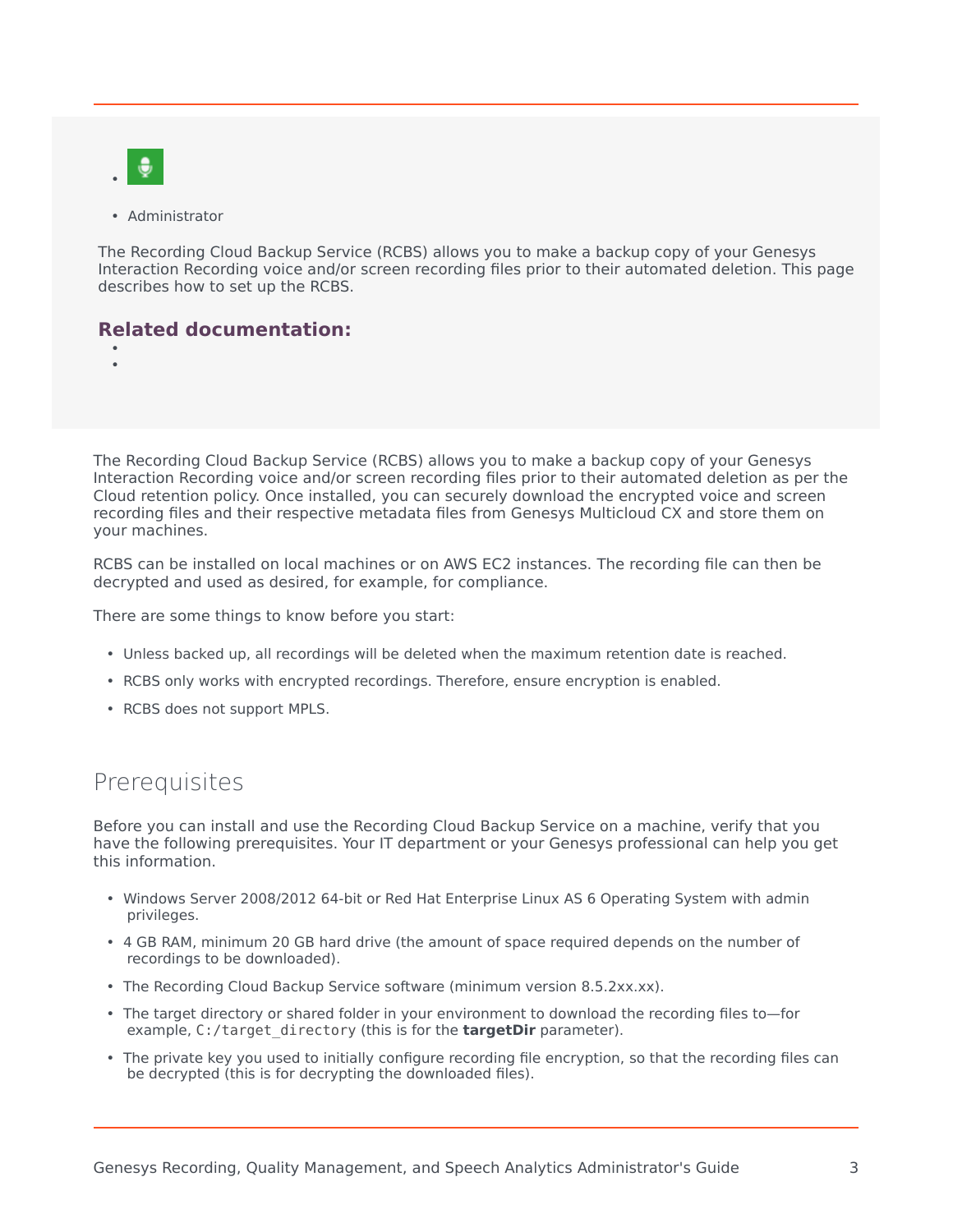- The name of your Platform Administration tenant administrator account (this is for the GWS\_USERNAME environment variable). Usernames should be in the format username@customer\_tenant.com. For more information, refer to Creating a user.
- The password for your Platform Administration tenant administrator account (this is for the GWS PASSWORD environment variable). For more information, refer to Creating a user.
- Java 8 is the current supported version.

## <span id="page-3-0"></span>Security

The recording files are encrypted throughout the media lifecycle. After the recording files are created, they are encrypted and stored in Amazon S3. RCBS securely transfers the encrypted recordings from S3 to a machine by using the HTTPS internet protocol. The recordings can be decrypted only on that machine.

## <span id="page-3-1"></span>Getting Started

The following sections explain how to request RCBS functionality and install the software on Windows and Linux environments.

## <span id="page-3-2"></span>Requesting RCBS functionality

To request RCBS functionality, create a Salesforce case to request delivery of the software. Customer Care will provide an FTP download link to the software, and they will be in touch to request:

- The public IP ranges for the network where the RCBS client software will be installed and from where access to recordings will be established.
	- If a proxy is used, then the public IP range of the proxy will be requested instead.
- If RCBS is planned to be deployed on an AWS EC2 Instance, then additional information will be requested:
	- The AWS Region where RCBS is planned to be deployed.
	- Whether or not you wish to use a VPC Endpoint to connect to Genesys S3 Storage.
		- If you choose to use a VPC Endpoint, Customer Care will provide more information.
- A public PGP key so that the Genesys Operations team can securely transfer the S3 storage access credentials to you, which are needed by the RCBS to access the recording storage location.

Once the software has been delivered, Genesys will provide you with the following information:

- The Interaction Recording Web Services URL to access the recording metadata—for example, https://example.com/api/v2 (this is for the **gwsUriPrefix** parameter).
- The access ID for the S3 storage, used to gain access to the recordings (this is for the AWS ACCESS KEY ID environment variable).
- The secret access key for the S3 storage, used to gain access to the recordings (this is for the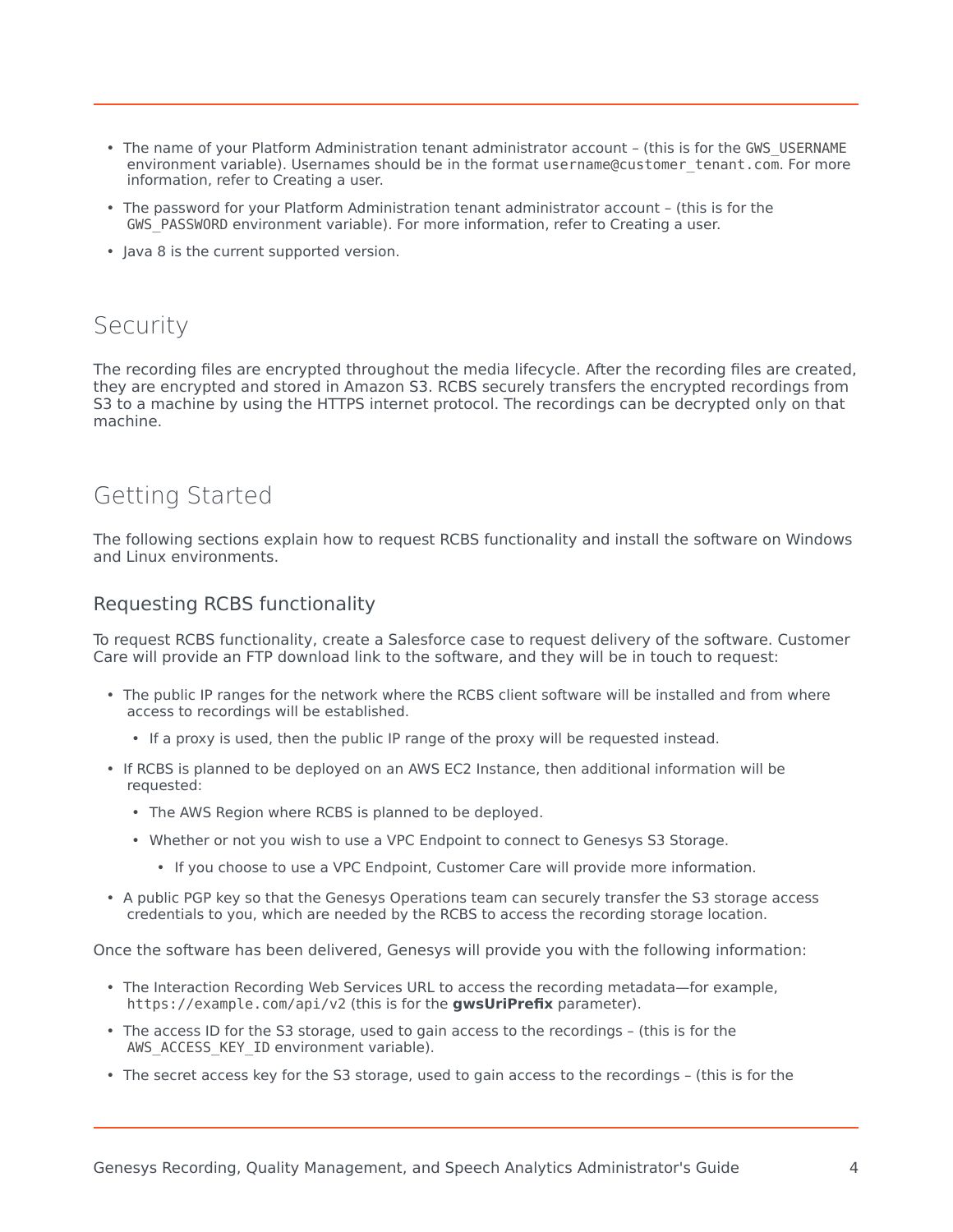AWS\_SECRET\_ACCESS\_KEY environment variable).

#### <span id="page-4-0"></span>Creating a user

Refer to Add agents manually to create a non-agent user for RCBS. Complete all the required (\*) fields and ensure that the user has administrator privileges. The user that is created is GWS\_USERNAME environment variable and the password for this user is GWS\_PASSWORD environment variable.

## Important

If you plan to run RCBS in verification mode, an extra provisioning step is required for your user. Please contact Genesys to get the required provisioning.

| Name                     | Date modified                      | Type                                                                                                                | <b>Size</b> |                                                                                                      |
|--------------------------|------------------------------------|---------------------------------------------------------------------------------------------------------------------|-------------|------------------------------------------------------------------------------------------------------|
| Setup.dll                | 4/27/2007 1:06 PM                  | Application extens                                                                                                  | 153 KB      |                                                                                                      |
| data1                    | 9/10/2015 7:32 PM                  | <b>Cabinet File</b>                                                                                                 | 2,052 KB    |                                                                                                      |
| data1.hdr                | 9/10/2015 7:32 PM                  | <b>HDR File</b>                                                                                                     | 23 KB       |                                                                                                      |
| Click setup.exe<br>data2 | 9/10/2015 7:32 PM                  | <b>Cabinet File</b>                                                                                                 | 22,887 KB   |                                                                                                      |
| genesys_silent           | 9/10/2015 7:32 PM                  | Configuration setti                                                                                                 | 1 KB        |                                                                                                      |
| ip_description           | <b>Genesys Installation Wizard</b> |                                                                                                                     |             | $\mathbf{x}$                                                                                         |
| SSetup.dll               |                                    | <b>Choose Destination Location</b>                                                                                  |             |                                                                                                      |
| layout.bin               |                                    |                                                                                                                     |             |                                                                                                      |
| <b>O</b> read_me         |                                    |                                                                                                                     |             | Genesys Installation Wizard will install Recording Cloud Backup Service in the following Destination |
| $\frac{4}{3}$ setup      | Folder.                            |                                                                                                                     |             |                                                                                                      |
| setup                    |                                    | To install to this folder, click Next.<br>To install to a different folder, click Browse and select another folder. |             | Installation folder                                                                                  |
| $\Box$ setup.iss         |                                    | To restore a path to default Destination Folder, click Default.                                                     |             |                                                                                                      |
|                          | <b>Destination Folder</b>          |                                                                                                                     |             |                                                                                                      |
|                          |                                    | C:\Program Files (x86)\GCTI\Recording Cloud Backup Service (1)                                                      |             |                                                                                                      |
|                          |                                    |                                                                                                                     |             | Default<br>Browse                                                                                    |
|                          |                                    |                                                                                                                     |             |                                                                                                      |
|                          |                                    |                                                                                                                     |             |                                                                                                      |

<span id="page-4-1"></span>Installing on Windows

Locate your software in the installation directory, and click **setup.exe** to start the Genesys Installation Wizard.

Follow through the wizard until finished making sure that you make note of the installation directory.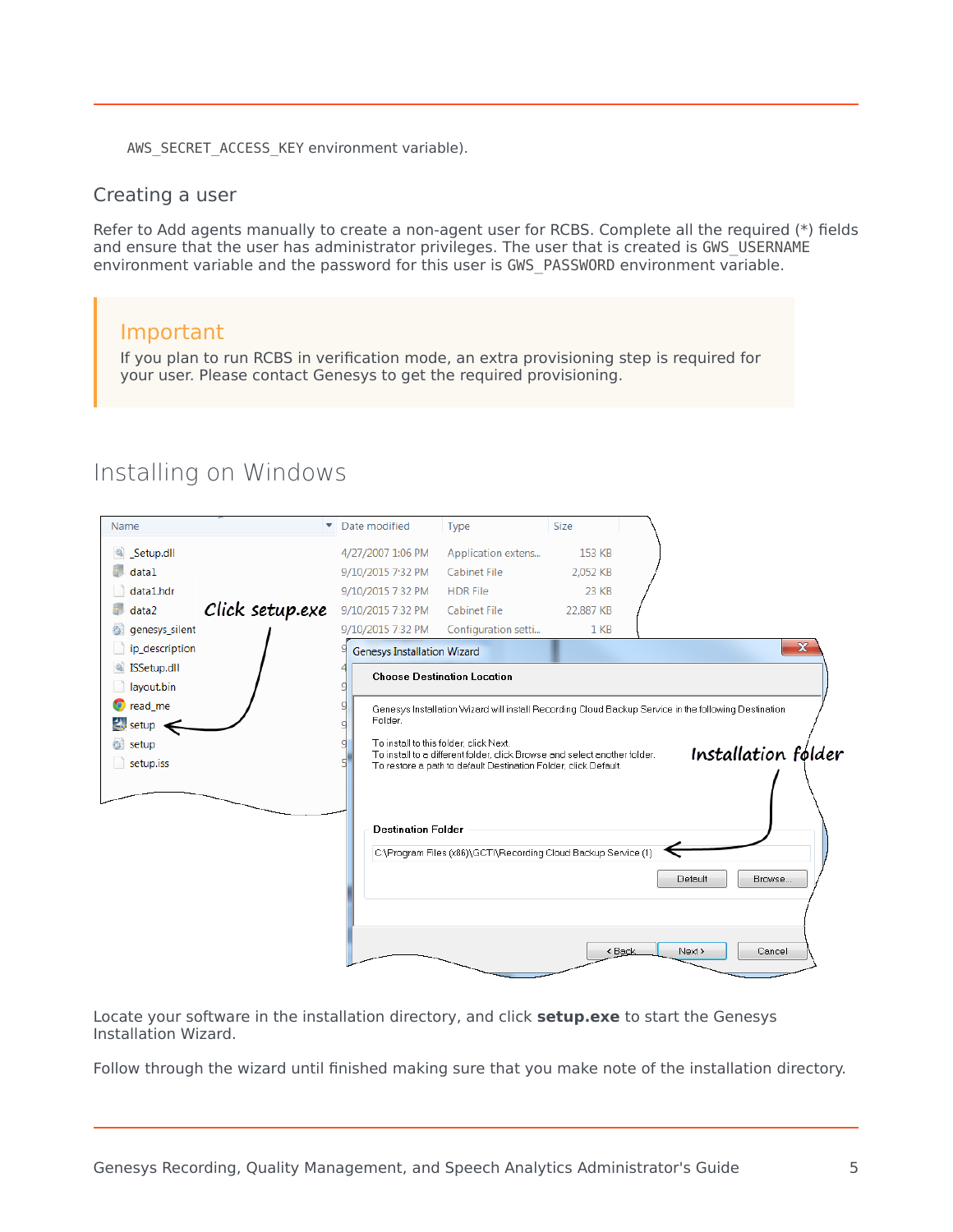Check the installation directory and verify that the **config.properties** file is available.

Installing on Linux

<span id="page-5-0"></span>

The **glibc.i686** package is required to install RCBS. To install **glibc.i686**, run the following command: yum install glibc.i686

In the installation directory, at the prompt, type ./install.sh.

Let the script install your software.

Check the installation directory and verify that the **config.properties** file is available.

## <span id="page-5-1"></span>Configuration and setup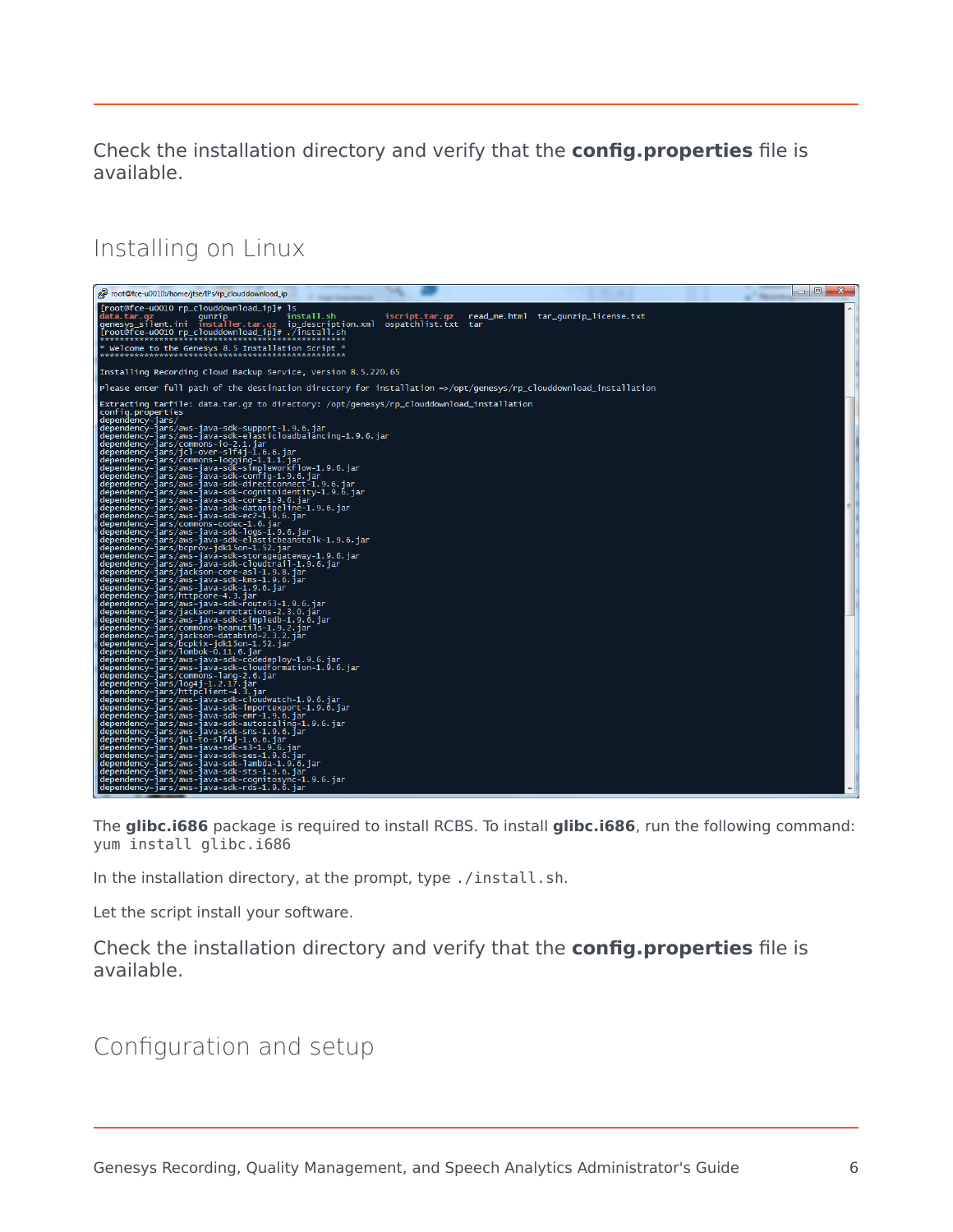The following sections explain the configuration properties and environment variables to set for proper functioning of RCBS.

## <span id="page-6-0"></span>Configuration properties

The following properties must be modified to successfully retrieve recording files from Amazon S3. Locate your **config.properties** file, usually found in the installation directory, edit the file with a text editor, and set the following parameters:

| <b>Parameter</b><br><b>Name</b> | <b>Description</b>                                                                                                                                                                                                                                                                                                                                                                                                                                                                                                                                                                                                                                     | <b>Example Value</b>           |
|---------------------------------|--------------------------------------------------------------------------------------------------------------------------------------------------------------------------------------------------------------------------------------------------------------------------------------------------------------------------------------------------------------------------------------------------------------------------------------------------------------------------------------------------------------------------------------------------------------------------------------------------------------------------------------------------------|--------------------------------|
|                                 | The URL prefix of Interaction Recording Web Services where the<br>gwsUriPrefimetadata for the recording files is retrieved from. This is a mandatory<br>parameter and will be provided by Genesys.                                                                                                                                                                                                                                                                                                                                                                                                                                                     | https://example.com/<br>api/v2 |
| maxAge                          | All recordings newer than the specified <b>maxAge</b> value, in days, are<br>downloaded. You can specify any integer greater than or equal to 0 (0 is<br>any age). The default value is 2, which means that all recordings from<br>the last 2 days will be retrieved. If recordings have already been<br>downloaded, they will not be downloaded again.<br>Note: If recordings are moved from their downloaded folder (targetDir), they will be<br>downloaded again when RCBS is run. To ensure recordings are not downloaded more than<br>once, only move recordings from this folder once <b>maxAge</b> days have passed since RCBS<br>was last run. | $\mathcal{P}$                  |
| targetDir                       | The directory where the recordings are downloaded to. This directory can<br>be anywhere on the system as long as the account running the software<br>has permission to write to the directory. Ensure that the required space is<br>available to download the desired number of recordings.<br>Note:<br>• On both Windows and Linux, you must use the directory separator "/"<br>(forward slash) instead of "\" (backslash).<br>• RCBS supports the use of a UNC path for targetDir. For example,<br>$targetDir = //server_name/path.$                                                                                                                 | /target                        |

Specify the following parameters only if the machine running RCBS cannot connect directly to Amazon S3 or the Interaction Recording Web Services address.

| <b>Parameter</b><br><b>Name</b> | <b>Description</b>                                                                                                                                     | <b>Example</b><br><b>Value</b> |  |
|---------------------------------|--------------------------------------------------------------------------------------------------------------------------------------------------------|--------------------------------|--|
|                                 | awsProxyHost cates the proxy host address to be used for Amazon Web Services. Specify<br>awsProxyHost the host name or IP address.                     | 10.0.1.31                      |  |
|                                 | awsProxy and icates the proxy port to be used for the corresponding awsProxyHost<br>awsProxyHost parameter to connect to Amazon Web Services.          | 8080                           |  |
|                                 | gwsProxyHpstrates the proxy host address to be used for Interaction Recording Web<br>gwsProxyHpstrates. The format is http://proxyaddress.             | http://10.0.1.31               |  |
|                                 | gwsProxypolicates the proxy port to be used for the corresponding gwsProxyHost<br>gwsProxyPotrameter to connect to Interaction Recording Web Services. | 8080                           |  |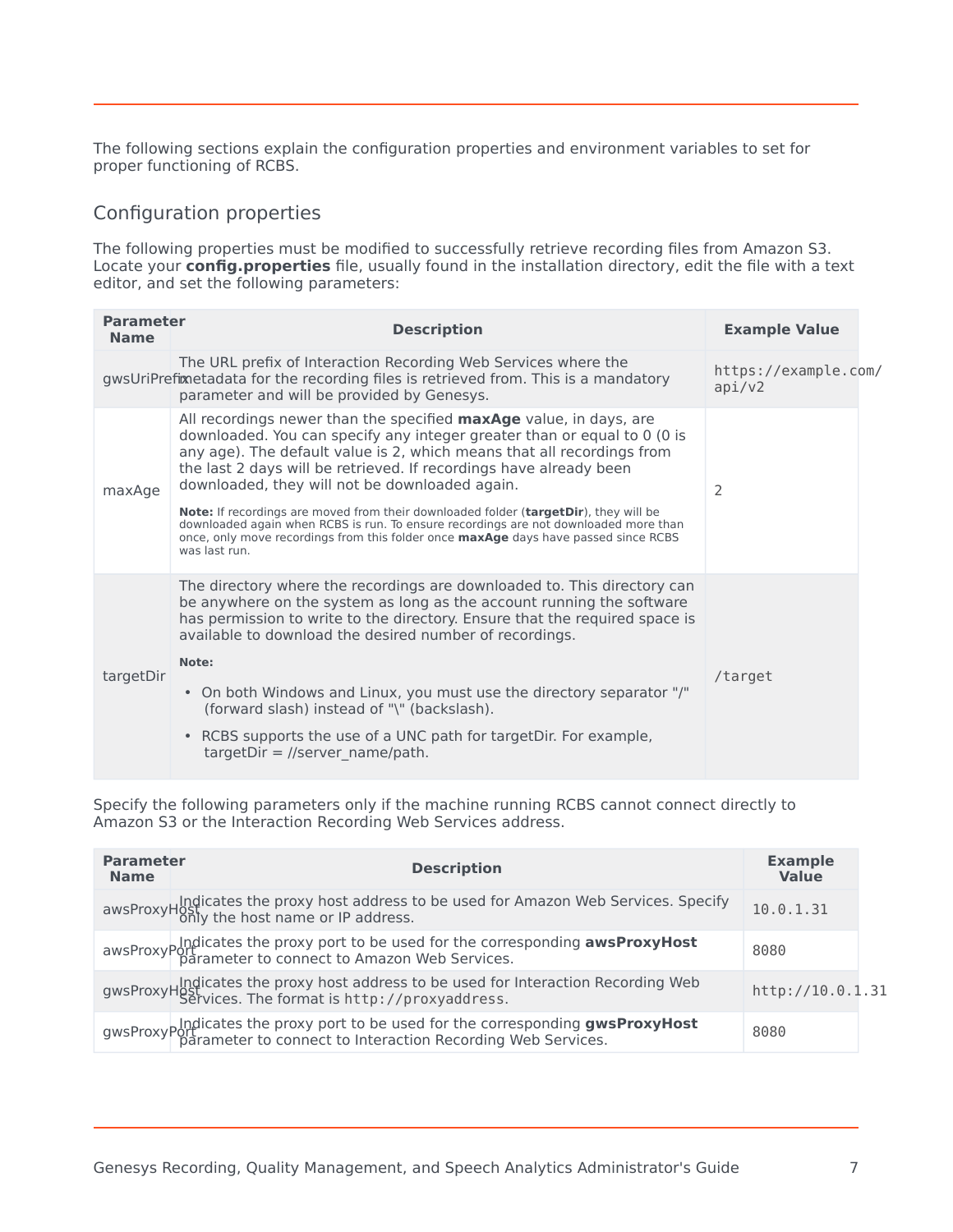## <span id="page-7-0"></span>Environment variables

Once configured, before running the Recording Cloud Backup Service from the command line, the following environment variables must be set based on those provided earlier:

- GWS\_USERNAME
- GWS\_PASSWORD
- AWS\_ACCESS\_KEY\_ID
- AWS SECRET ACCESS KEY

#### **On Windows**

To set environment variables, select **System** from the **Control Panel** (change category view (**View by**) to **Small icons**), click **Advanced system settings**, and then click **Environment Variables**. Under User variables for your user> or System variables, add as the following:

| <b>Variable</b>       | <b>Value</b>                 |
|-----------------------|------------------------------|
| <b>GWS USERNAME</b>   | username@customer_tenant.com |
| <b>GWS PASSWORD</b>   | your password                |
| AWS ACCESS KEY ID     | your aws access key id       |
| AWS SECRET ACCESS KEY | your_aws_secret_access_key   |

#### **On Linux**

Create the **rcbs.sh** file under the /etc/profile.d/ directory. The file should contain the following:

#!/bin/bash export GWS USERNAME=username@customer\_tenant.com export GWS<sup>-</sup>PASSWORD=your password export AWS ACCESS KEY ID=your aws access key id export AWS\_SECRET\_ACCESS\_KEY=your\_aws\_secret\_access\_key

Provide execute permission and using the **source** command this file will be used for setting the environment variable as follows:

```
[root@rcbsmachine ~]# cd /etc/profile.d/
[root@rcbsmachine profile.d]# chmod +x rcbs.sh
[root@rcbsmachine profile.d]# source rcbs.sh
```
## <span id="page-7-1"></span>Launching the Recording Cloud Backup Service

After the config.properties file has been modified and the environment variables are set, access the RCBS installation directory and type the following command line to start RCBS:

```
java -jar rp_clouddownload.jar -config config.properties
```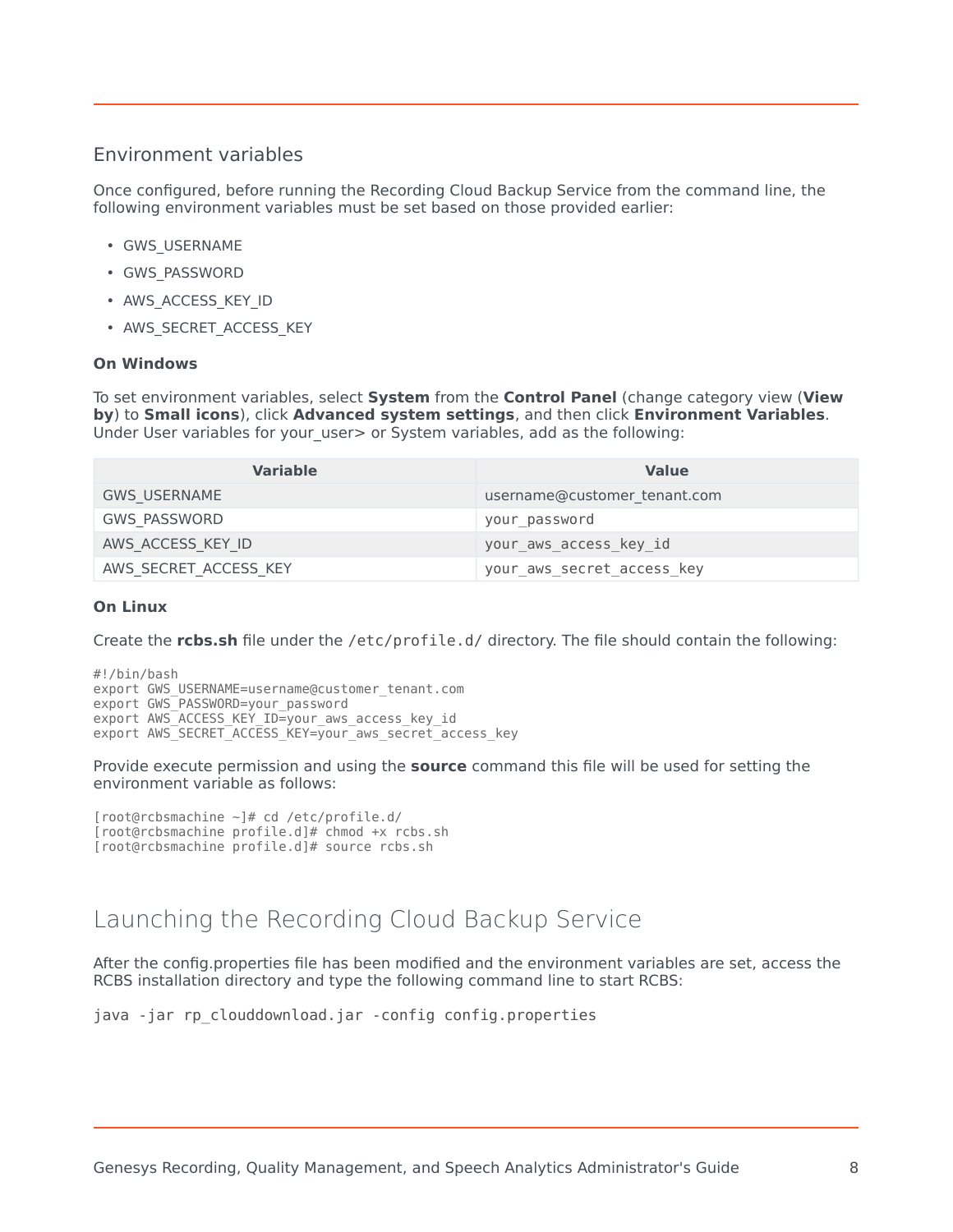## Important

**Do not copy and paste the command from this document.** Instead, manually type the command.

You can view the progress of the download process in percentage in console window. Download process will be completed once the progress reaches 100% with the message as shown in the following image.

| ca Administrator: C:\Windows\system32\cmd.exe                                                                                                                                                                                      | LI⊡I× |
|------------------------------------------------------------------------------------------------------------------------------------------------------------------------------------------------------------------------------------|-------|
|                                                                                                                                                                                                                                    |       |
| Starting download recordings (from 02/19/2018 13:30:14 to 02/20/2018 13:30:14 UTC) Overall: 70%<br>URL: http://s-usw1-htcc.genhtcc.com/internal-api/recordings/download/?startTimeRange=1519047014000,1<br>519133414000&limit=100  |       |
| Downloading recordings before 02/20/2018 13:30:14 UTC                                                                                                                                                                              |       |
| Starting download recordings (from 02/20/2018 13:30:14 to 02/21/2018 13:30:14 UTC) Overall: 80%<br> URL: http://s-usw1-htcc.genhtcc.com/internal-api/recordings/download/?startTimeRange=1519133414000,1<br>519219814000&limit=100 |       |
| Downloading recordings before 02/21/2018 13:30:14 UTC                                                                                                                                                                              |       |
| Starting download recordings (from 02/21/2018 13:30:14 to 02/22/2018 13:30:14 UTC) Overall: 90%<br>URL: http://s-usw1-htcc.genhtcc.com/internal-api/recordings/download/?startTimeRange=1519219814000.1<br>519306214000&limit=100  |       |
| Downloading recordings before 02/22/2018 13:30:14 UTC                                                                                                                                                                              |       |
| Starting download recordings (from 02/22/2018 13:30:14 to 02/22/2018 16:24:58 UTC) Overall: 100%<br>URL: http://s-usw1-htcc.genhtcc.com/internal-api/recordings/download/?startTimeRange=1519306214000.1<br>519316698940&limit=100 |       |
| Downloading recordings before 02/22/2018 16:24:58 UTC                                                                                                                                                                              |       |
| 2018-02-22 08:25:50 INFO TaskManager:231 - Finished handling current batch: (number downloaded file<br>s: 46 + number of skipped files: $\emptyset$ + number of failed download: $\emptyset$ out of total: 46                      |       |
| C:\Program Files (x86)\GCTI\Recording Cloud Backup Service>                                                                                                                                                                        |       |

The tool exits when the backup is complete. Check your **targetDir** to ensure that the expected recordings have been downloaded.

In the below example, 2018 is the year, 02 is the month, 12 is the date, 19 is the hour, and 01F62DGIBGD8369P7GC362LAES00000G is the recording folder. Recordings are grouped at the hour as the lowest level. Each recording folder has encrypted voice and screen recording files (if applicable) along with a metadata file in JSON format.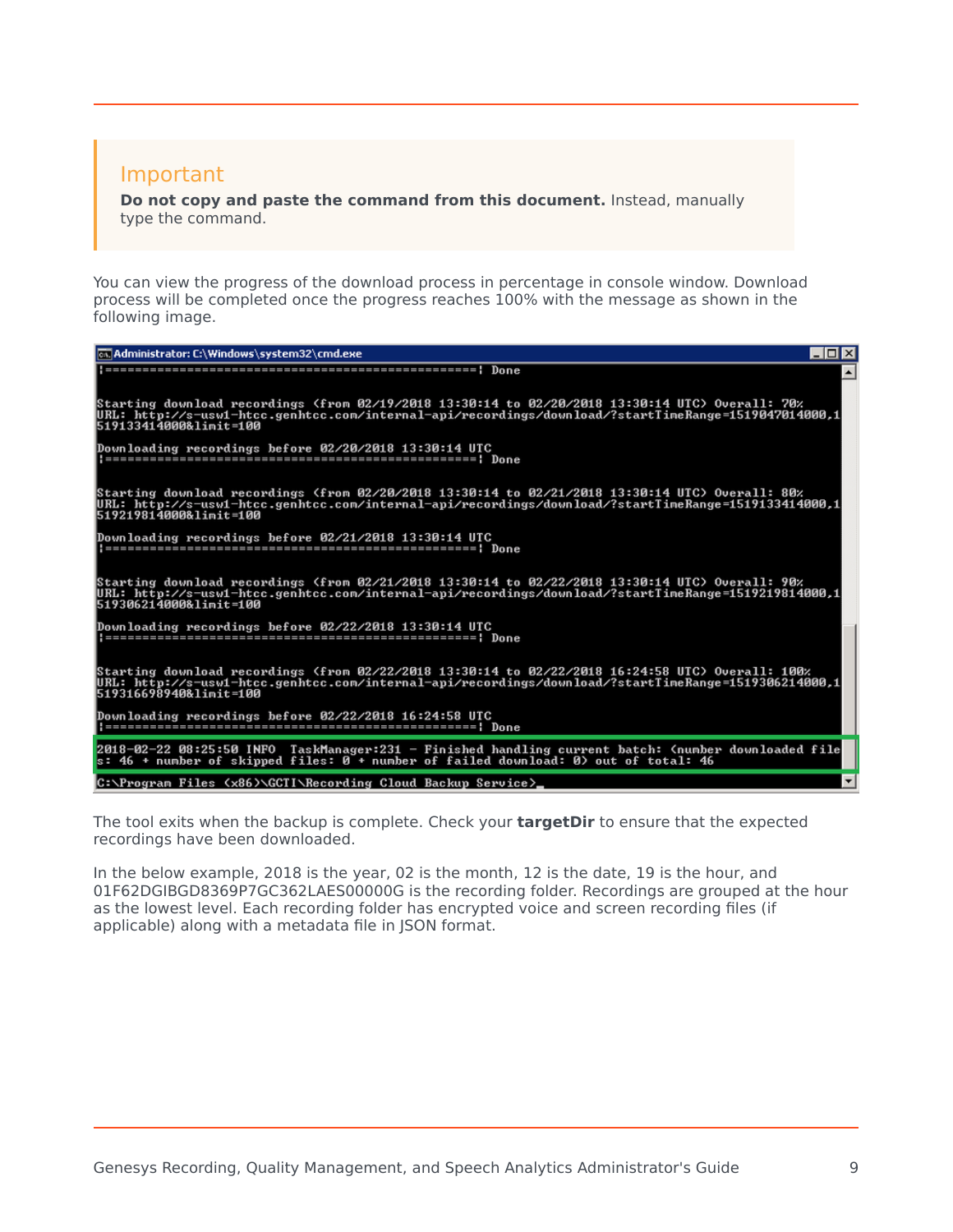| 01F62DGIBGD8369P7GC362LAE500000G           |                                                                                                                                                                           |                   |                 |                                      | EDX                     |
|--------------------------------------------|---------------------------------------------------------------------------------------------------------------------------------------------------------------------------|-------------------|-----------------|--------------------------------------|-------------------------|
| G                                          | · Computer · Local Disk (C:) · target_folder · Tenant_19-01 / 2018 · 02 · 12 · 19 · 01F62DGIBGD8369P7GC362LAE500000G                                                      |                   |                 | - 32 Search 01F62DGIBGD8369P7GC362LA | 9                       |
| Organize<br>$\blacktriangledown$           | Include in library v Share with v New folder                                                                                                                              |                   |                 |                                      | $\equiv -\Box$ $\theta$ |
| <b>X</b> Favorites                         | Name -                                                                                                                                                                    | Date modified     | Type            | Size                                 |                         |
| Desktop                                    | 01F62DGIBGD8369P7GC362LAE500000G_2018-02-12_19-25-54-01F62DGIBGD8369P7GC362LAE500000G_800d6050760c44e8b092dabd8002a066_2018_02_12_19_25_57_5_355vgKSVSkUnCWywCjbA.mp4.bin | 2/22/2018 8:25 AM | BIN File        | 189 KB                               |                         |
| Downloads                                  | 01F62DGIBGD8369P7GC362LAES00000G_2018-02-12_19-25-54-011601A8-10007B7C-00000001.mp3.bin                                                                                   | 2/22/2018 8:25 AM | <b>BIN File</b> | 117 KB                               |                         |
| Recent Places                              | meta-data                                                                                                                                                                 | 2/22/2018 8:25 AM | JSON File       | 5 KB                                 |                         |
| Libraries                                  |                                                                                                                                                                           |                   |                 |                                      |                         |
| Documents                                  |                                                                                                                                                                           |                   |                 |                                      |                         |
| Music                                      |                                                                                                                                                                           |                   |                 |                                      |                         |
| $\blacksquare$ Pictures<br><b>H</b> videos |                                                                                                                                                                           |                   |                 |                                      |                         |
|                                            |                                                                                                                                                                           |                   |                 |                                      |                         |
| Computer                                   |                                                                                                                                                                           |                   |                 |                                      |                         |
| <b>Ciu</b> Network                         |                                                                                                                                                                           |                   |                 |                                      |                         |
| 3 items                                    |                                                                                                                                                                           |                   |                 |                                      |                         |

## <span id="page-9-0"></span>Running RCBS in verification mode

After the config.properties file has been modified and the environment variables are set, access the RCBS installation directory and type the following command line to start RCBS to verify your connection to download recordings from AWS S3:

java -jar rp\_clouddownload.jar -config config.properties -verify s3



You can find out whether the connection is successful or not via the console window.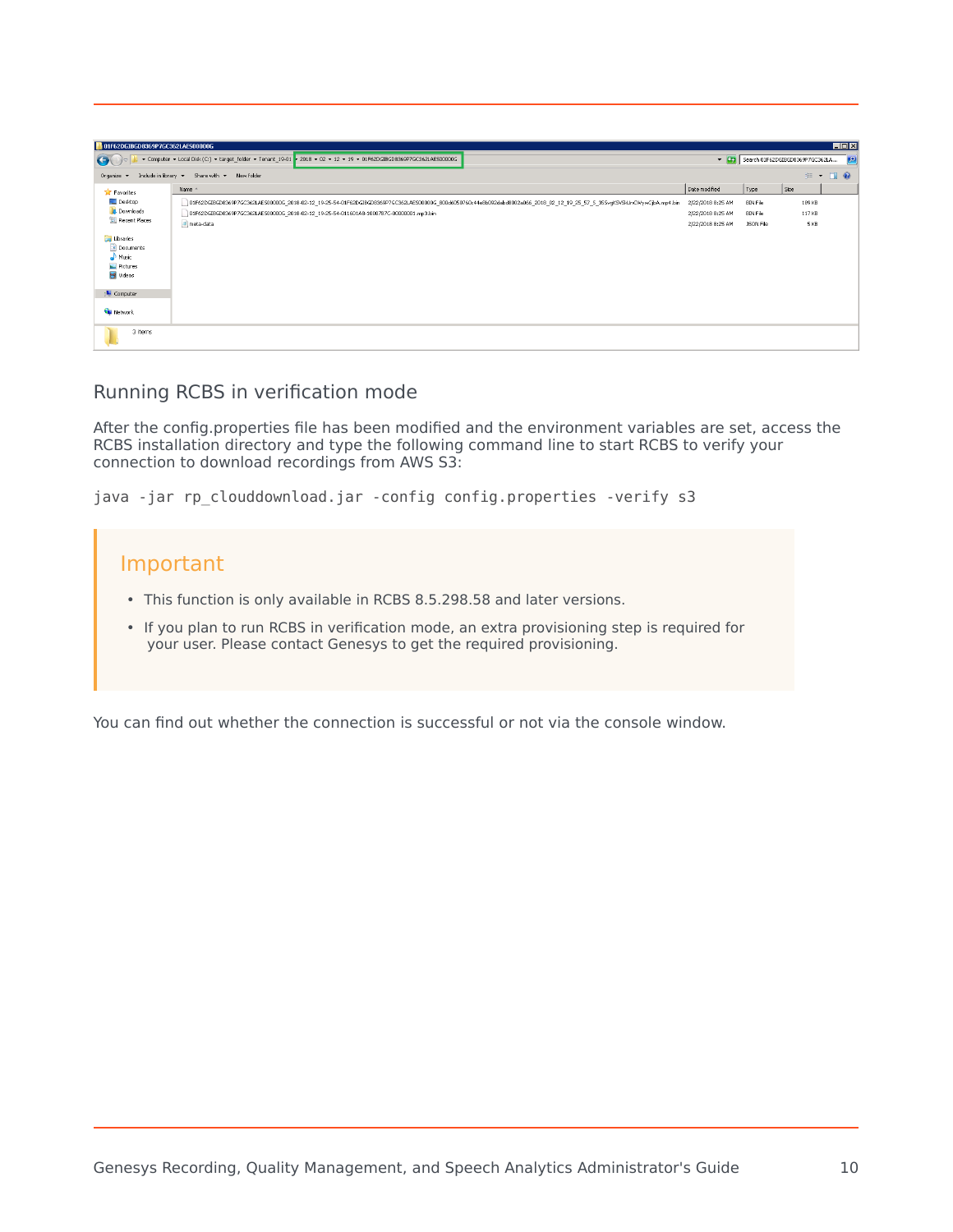| <b>Bill</b> Administrator: C:\Windows\system32\cmd.exe                                                                                                                                                                                                                                                                                                                                                                                                                                                                                                                                                                           |  |
|----------------------------------------------------------------------------------------------------------------------------------------------------------------------------------------------------------------------------------------------------------------------------------------------------------------------------------------------------------------------------------------------------------------------------------------------------------------------------------------------------------------------------------------------------------------------------------------------------------------------------------|--|
| 12019-03-28 10:34:07 INFO<br>DownloaderMain:69 - Min-age:0<br>DownloaderMain:70 - Min-Date:<br>2019-03-28 10:34:07 INFO<br>2019-03-28 10:34:07 INFO<br>DownloaderMain:72 - Target Directory:C:/target_folder<br>2019-03-28 10:34:07 INFO<br>DownloaderMain:85 - MetadataPropertiesExclude: [test]<br>2019-03-28 10:34:07 INFO<br>DownloaderMain:87 - MetadataPropertiesInclude: []<br>2019-03-28 10:34:07 INFO<br>DownloaderMain:89 - skipLastRecordingCheck:false<br>DownloaderMain:91 - BucketVerify:[stage-recordings-us-<br>2019-03-28 10:34:07 INFO<br> east-1/PoD_tenant_2034, stage-recordings-us-west-1/PoD_tenant_2034] |  |
| DownloaderMain:93<br>2019-03-28 10:34:07 INFO<br>S3Uerify:77 - Using the following S3 parameters: S3Con<br>2019-03-28 10:34:10 INFO<br>nectionTimeout 50000 S3MaxConnection 50000 S3MaxErrorRetry 3 S3SocketTimeout 500<br>ЙЙ<br>2019-03-28 10:34:10 WARN  S3Uerify:101 — Proxy is not enabled for Amazon S3 host<br>$:$ port:                                                                                                                                                                                                                                                                                                   |  |
| Attempting to validate connection to AWS s3<br>2019-03-28 10:34:12 INFO S3Uerify:202 - Checking for Key: PoD_tenant_2034/ Buck<br>et: stage-recordings-us-east-1<br>2019-03-28 10:34:13 INFO S3Uerify:264 - Successfully Uerified Connection to sta<br> ge-recordings-us-east-1/PoD_tenant_2034/                                                                                                                                                                                                                                                                                                                                 |  |
| 2019-03-28 10:34:13 INFO S3Uerify:202 - Checking for Key: PoD_tenant_2034/ Buck<br>et: stage-recordings-us-west-1<br>2019-03-28 10:34:13 INFO S3Uerify:264 - Successfully Uerified Connection to sta<br> ge-recordings-us-west-1/PoD_tenant_2034/<br> C:\Program Files (x86)\GCTI\Recording Cloud Backup Service>_                                                                                                                                                                                                                                                                                                               |  |

## <span id="page-10-0"></span>Scheduling backup

The following sections explain how to schedule a backup.

#### <span id="page-10-1"></span>How to schedule a Windows task

For information on how to schedule or manage your tasks in Windows, see the Windows documentation. Do not forget to set your environment variables.

#### <span id="page-10-2"></span>How to create a Linux cronjob

You can set up a recurring backup by using cronjob (crontab -e). The following example illustrates how to use "crontab -e" to configure an appropriate cronjob on Linux:

```
AWS_ACCESS_KEY_ID=
AWS_SECRET_ACCESS_KEY=
GWS_PASSWORD=
GWS_USERNAME=
30\overline{4}, 10, 16, 22 * * * (cd; java -jar rp clouddownload.jar -config config.properties)
```
Replace the above , , , , with the actual values, and the job will be executed 4 times daily at 4:30, 10:30, 16:30 and 22:30.

## Important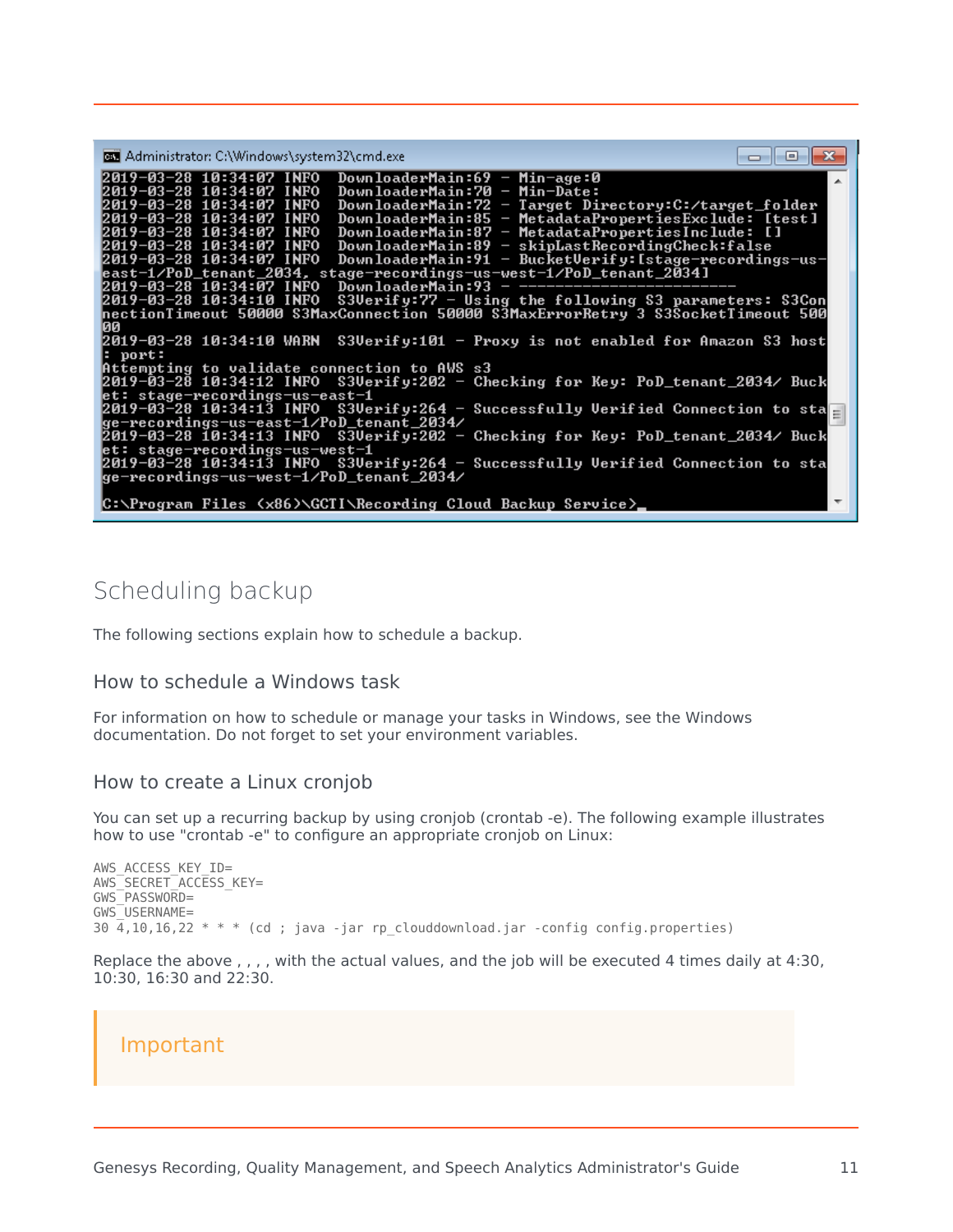- Genesys strongly recommends that you create backup copies several weeks prior to the expected deletion date.
- Ensure your local machine has enough space for the scheduled backup.

## <span id="page-11-0"></span>Decrypting the downloaded files

You will use OpenSSL to decrypt your recording files. You can download the software by following the instructions here.

When working with Windows, the OpenSSL binaries can be downloaded from: OpenSSL Binaries Distribution.

Each recording folder contains the encrypted recording files and the respective recording metadata files (in json format).

To decrypt the downloaded files that are in encrypted format, use the following OpenSSL commands:

• **Windows:**

openssl smime -decrypt -binary -inform DER -in -inkey -out

• **Linux:**

openssl cms –decrypt –inform DER -in -binary -inkey –out

where:

- is the file to be decrypted
- is the private key you used to initially configure recording file encryption, so that the recording files can be decrypted
- is the file that would be written after decryption

#### <span id="page-11-1"></span>**Storage**

Ensure that the required space is available to download the desired number of recordings. Genesys recommends that you decrypt the recording files to a different destination than the encrypted files so that the original encrypted source file is not modified or overwritten by the decrypted file.

## <span id="page-11-2"></span>Advanced configuration

If you are an advanced user, you can change the behavior of the Recording Cloud Backup Service by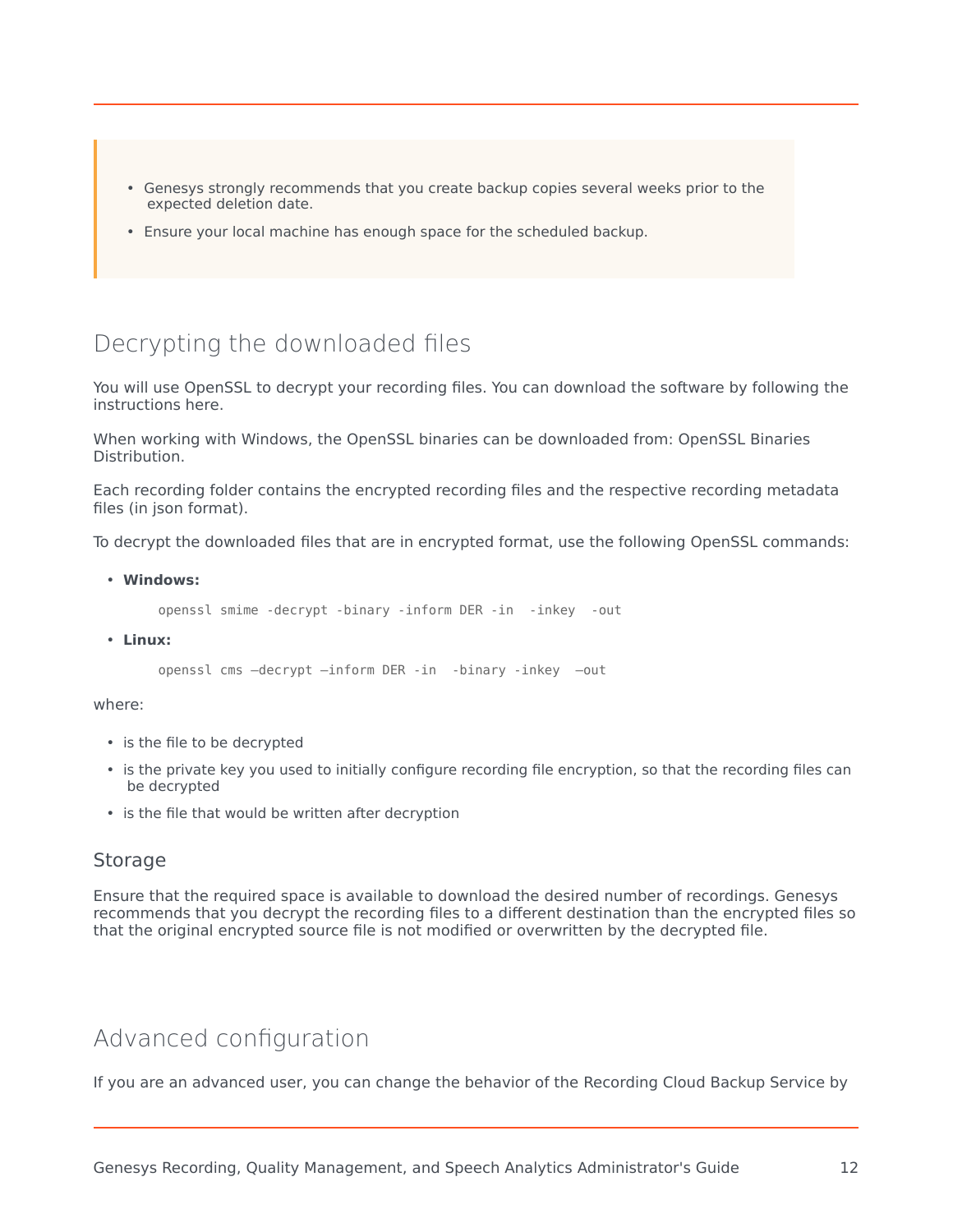#### changing the values of the parameters in the **config.properties** file.

## <span id="page-12-0"></span>Configuring download period

Use the following parameters to set the download period.

| <b>Parameter</b><br><b>Name</b> | <b>Description</b>                                                                                                                                                                                                                                                                                                                                                                                                                                                                                                                                                                                                                                                                                             | <b>Example</b><br><b>Value</b>          |
|---------------------------------|----------------------------------------------------------------------------------------------------------------------------------------------------------------------------------------------------------------------------------------------------------------------------------------------------------------------------------------------------------------------------------------------------------------------------------------------------------------------------------------------------------------------------------------------------------------------------------------------------------------------------------------------------------------------------------------------------------------|-----------------------------------------|
| minAge                          | All recordings older than the specified minAge value, in days, are<br>included in the download period. You can specify any integer greater<br>than or equal to 0. The default is 0, which means that the download<br>period includes recordings older than the current time. The minAge<br>value must be less than the maxAge value.<br>ISO 8601 format can also be used with respect to current time. Refer to ISO 8601 format for<br>more information. If you specify a minimum age of PT30M, all recordings that are older<br>than half an hour ago are included in processing. If you specify a minimum age of P30D, all<br>recordings older than 30 days are included in processing.                      | $\Theta$                                |
| maxAge                          | All recordings newer than the specified <b>maxAge</b> value, in days, are<br>included in download period. You can specify any integer greater than or<br>equal to 0 (0 is any age). The default value is 2, which means that the<br>period includes recordings from the last 2 days. The <b>maxAge</b> value must<br>be greater than the <b>minAge</b> value.<br>ISO 8601 format can also be used with respect to current time. Refer to ISO 8601 format for<br>more information. If you specify a maximum age of PT30M, all recordings that are newer<br>than half an hour are included in processing. If you specify a maximum age of P30D, all<br>recordings newer than 30 days are included in processing. | $\mathcal{P}$                           |
| minDate                         | The absolute date, in the YYYY-MM-DD format (in GMT), to include<br>recordings older than the specified date. When specified, this value<br>would be used as the minAge. Note that minDate includes recordings<br>up to 12 AM GMT on the specified date. Alternatively, the epoch time<br>value can be specified instead of the YYYY-MM-DD format. Refer to UNIX<br>Epoch time format for more information. This parameter is optional.                                                                                                                                                                                                                                                                        | $2015 - 07 - 31$<br>0r<br>1438300800000 |
| maxDate                         | The absolute date, in the YYYY-MM-DD format (in GMT), to include<br>recordings newer than the specified date. When specified, this value<br>would be used as the maxAge, and override the local storage's last<br>recording endtime's value (last recording endtime.txt). Note that<br>maxDate includes recordings from 12 AM GMT on the specified date.<br>Alternatively, the epoch time value can be specified instead of the YYYY-<br>MM-DD format. Refer to UNIX Epoch time format for more information.<br>This parameter is optional.                                                                                                                                                                    | $2015 - 07 - 31$<br>Or<br>1438300800000 |

## Important

• RCBS stores the last time that it successfully downloaded recordings. If the stored last time is older than the specified **maxAge**, RCBS uses that value instead of **MaxAge** to determine which recordings to download. However, if the **maxAge** value is older than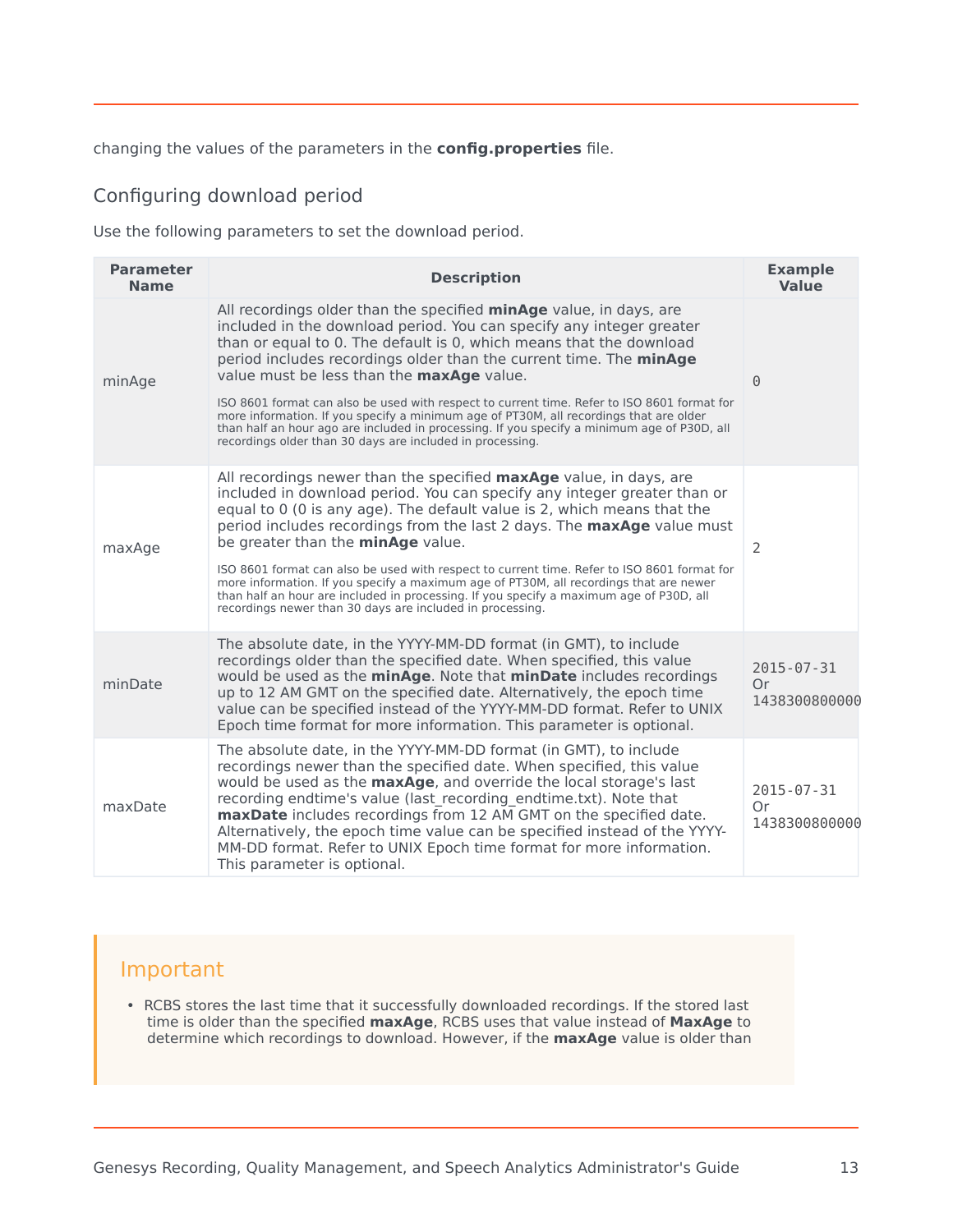the last stored time, RCBS resumes from where it left off the last time it successfully ran.

• RCBS will not download duplicate recordings within the same instance. For example, if **maxAge** is set to 2 days but the machine where RCBS is installed is offline for 3 days, RCBS downloads only those recordings that were missed since the last time it successfully ran.

For repetitive scheduled download of recordings, use the **minAge** and **maxAge** parameters. RCBS will download recordings for the configured duration with respect to current time. For example, if the current date is January 09, 2018 and if you want to download recordings of three days with respect to current time, then set **minAge=0** and **maxAge=3** as shown in the following image. Recordings will be downloaded from 12 AM GMT on January 06 to 12 AM GMT of January 09.

For one-time download of recordings between two dates (GMT), use the **minDate** and **maxDate** parameters. RCBS will download recordings within the configured period. To perform a one-time download, Genesys recommends that you create a copy of the **config.properties** file, delete or rename the **last\_recording\_endtime.txt** file and make changes to the **minDate** and **maxDate** parameters.

When you execute RCBS, use the following command with the name of the copy of the configuration file (for example, new\_config.properties): java -jar rp\_clouddownload.jar -config new\_config.properties. To download recordings between a date range, for example, between 02 January to 04 January, set the parameters such as the following: **minDate=2018-01-04** and **maxDate=2018-01-02**.



Download period always includes the recordings newer than the last download period as specified in the **last\_recording\_endtime.txt** file.

The **last recording endtime.txt** file is updated after download of recordings for configured period has completed successfully. The next time when the download tool starts, it checks to see if the **last\_recording\_endtime.txt** file is older than the specified **maxAge** parameter. If it is, the tool uses the value from the **last\_recording\_endtime.txt** instead of the configured **maxAge** value.

For example, the download tool is scheduled to run daily with **maxAge** set to 2 days. If the server was offline for three days, it is replaced with the **last recording endtime.txt** file check, and the tool downloads all the recordings that were missed.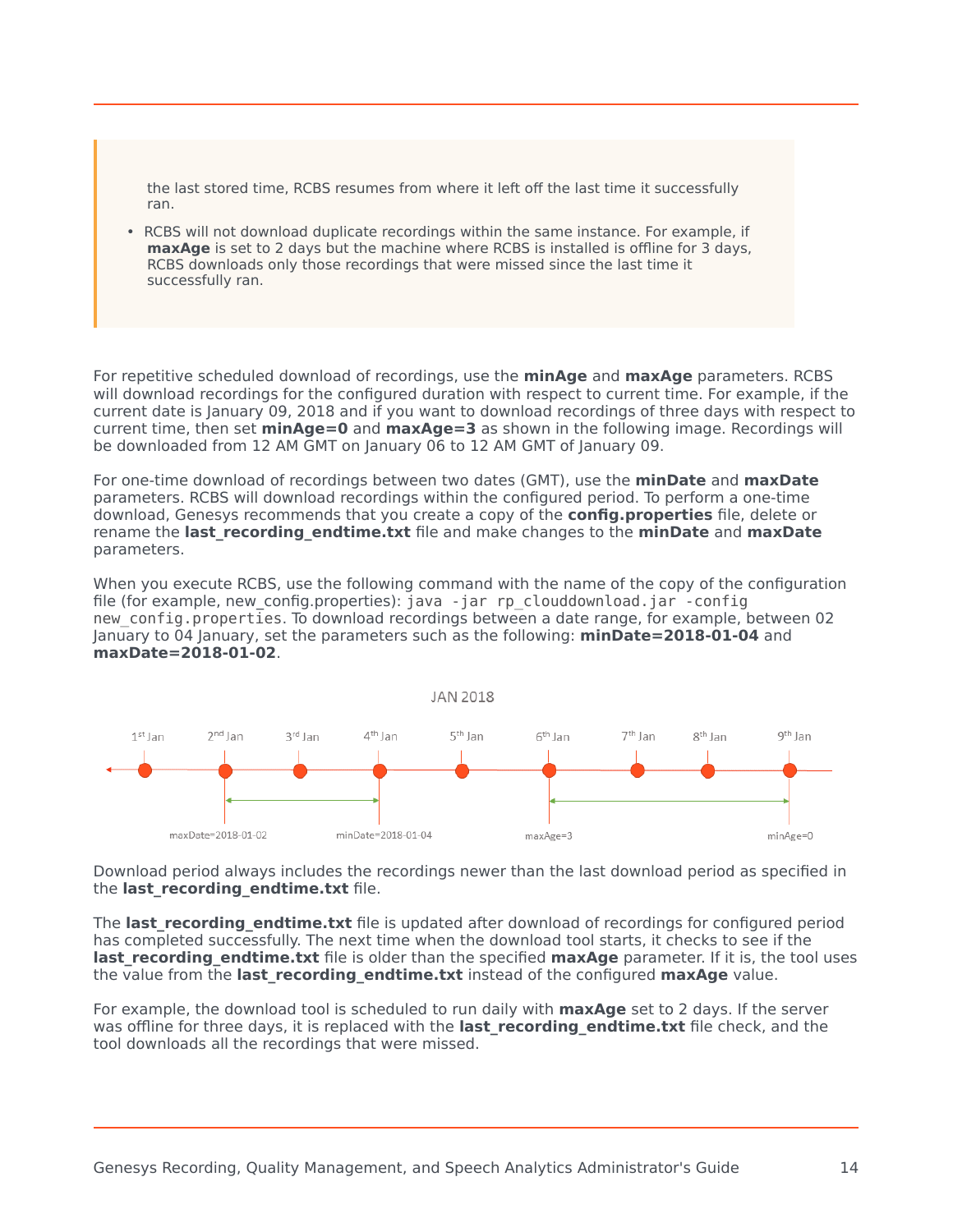#### UNIX Epoch time format

RCBS supports UNIX Epoch time format in milliseconds for certain parameters. It is a 13 digit integer value. You can convert the date and time to 13 digit integer value by using tools such as Epoch Converter.

#### ISO 8601 format

RCBS supports ISO 8601 format P[n]Y[n]M[n]DT[n]H[n]M[n]S for certain parameters. The description of the format is as follows:

- P Mandatory prefix to identify that the configuration is in ISO format.
- [n] Integer value which is specific for the suffix followed by it
- [n]Y Number of Years. Example 2Y means 2 years
- [n]M Number of Months
- [n]D Number of Days
- T Mandatory prefix to identify the following content is time
- [n]H Number of Hours
- [n]M Number of Minutes
- [n]S Number of Seconds

Examples of valid values:

- P1Y2DT4H30M Indicates 1 Year + 2 Days + 4 Hours + 30 Minutes
- P6MT12H Indicates 6 Months + 12 Hours

## <span id="page-14-0"></span>Configuring media

Use the following parameters to set the media configurations.

| <b>Parameter</b><br><b>Name</b> | <b>Description</b>                                                                                                                                                                                                                                                                                                                   | <b>Example Value</b>  |  |
|---------------------------------|--------------------------------------------------------------------------------------------------------------------------------------------------------------------------------------------------------------------------------------------------------------------------------------------------------------------------------------|-----------------------|--|
|                                 | Indicates the file types that will be downloaded by RCBS in a regular<br>expression. The default value is audio\/mp3 video\/mp4. This value will<br>download both audio and video files.<br>To download only MP3, set this value to audio \/mp3. To download only MP4, set this value to<br>video / mp4. This parameter is optional. | audio\/mp3 video\/mp4 |  |
|                                 | The directory structure for storing the recordings. Default value is in the<br>yyyy/MM/dd/HH format which means the top level folder is year,<br>subfolder is month, then date, then hour.<br>Note the directory separator "/" (forward slash) must be used instead of "\" (backslash) on<br>both Windows and Linux.                 | yyyy/MM/dd/HH         |  |
|                                 | The cipher to use if the encryption is performed by the download tool.<br>encryption Format Supported values are AES-128 or AES-256. The default value is                                                                                                                                                                            | AES-128               |  |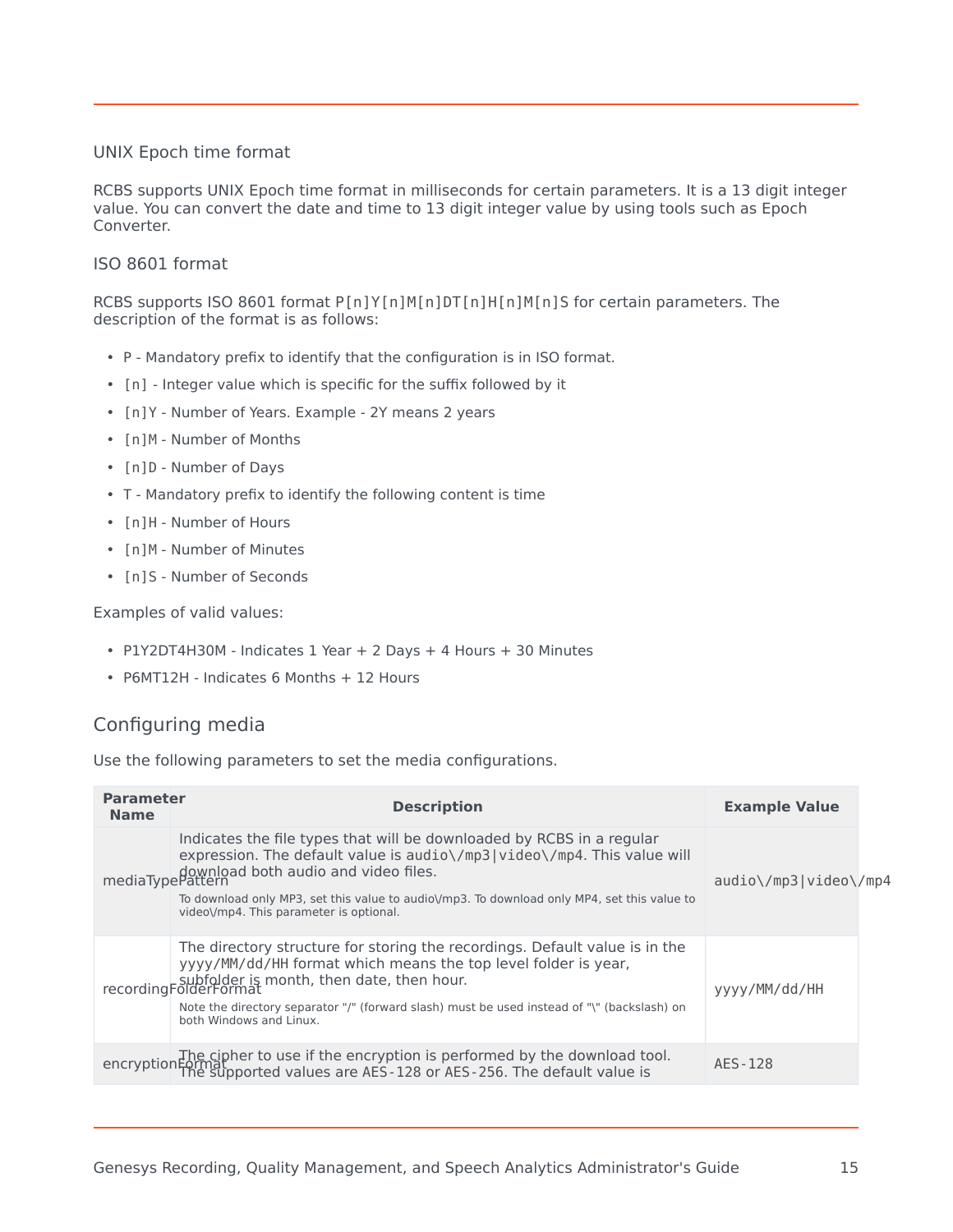| <b>Parameter</b><br><b>Name</b> | <b>Description</b>                                                                                                                                                                                                                                                 | <b>Example Value</b> |
|---------------------------------|--------------------------------------------------------------------------------------------------------------------------------------------------------------------------------------------------------------------------------------------------------------------|----------------------|
|                                 | AES-128.                                                                                                                                                                                                                                                           |                      |
|                                 | <b>Note:</b> If AES-256 is used, the ICE unlimited Strength Jurisdiction Policy File must be<br>installed.                                                                                                                                                         |                      |
|                                 | Indicates whether to download the recording files along with the<br>metadata ometadata. If set to true, the metadata is downloaded without the<br>metadata originary recordings. You do not need S3 credentials when using this option.<br>Default value is false. | false                |
|                                 | Configures whether payload signing is used during the file transfer from<br>usePayloadSingaizog S3. Disabling payload signing improves performance. Default<br>value is false. To enable, set to true.                                                             | false                |

## <span id="page-15-0"></span>Configuring multiple instances

Multiple instances of RCBS can be used to increase the download rate of the recordings for the configured download period. Multiple instances can be used in the same machine or different machines based on network bandwidth. Each instance will process the same download period and split the download process based on hashing of the recording ID. A particular recording will be downloaded by only one instance and all other instances will skip that recording. All instances should be running properly to download all the recordings in the configured download period.

The **minAge** and **maxAge** of the separate instances must be the same. The point of multiple instances is that each instance is assigned a different subset of recordings to download to spread the load. Changing the **minAge** and **maxAge** means each instance will download a separate chunk of a different time period.

**Note:** If running multiple instances of RCBS on the same machine, each RCBS must be started from a different installation directory, and **targetDir** for each instance must point to a different output folder. RBCS has a built-in protection mechanism to prevent multiple instances from writing to the same directory; the second instance will terminate immediately if they share the same path.

| <b>Parameter Name</b> | <b>Description</b>                                                                                                                                                                                                                                                                       | <b>Example Value</b> |
|-----------------------|------------------------------------------------------------------------------------------------------------------------------------------------------------------------------------------------------------------------------------------------------------------------------------------|----------------------|
| totalRcbsInstances    | The total number of RCBS<br>instances deployed. This<br>parameter must be used with the<br>rcbsInstanceId configuration<br>parameter. This parameter is<br>optional.                                                                                                                     | $\overline{4}$       |
|                       | Indicates the current RCBS<br>instance ID that shares the<br>overall load. rcbsInstanceId<br>starts at <b>0</b> , up to<br>totalRcbsInstances minus 1.                                                                                                                                   |                      |
| rchsInstanceId        | For example, if the download load was<br>distributed across four instances of a<br>running RCBS process, then<br>totalRcbsInstances should be set to 4.<br>For each RCBS configuration, assign<br>rcbsInstanceId to 0 for the first RCBS<br>instance, <i>rcbsInstanceId</i> to 1 for the | 0                    |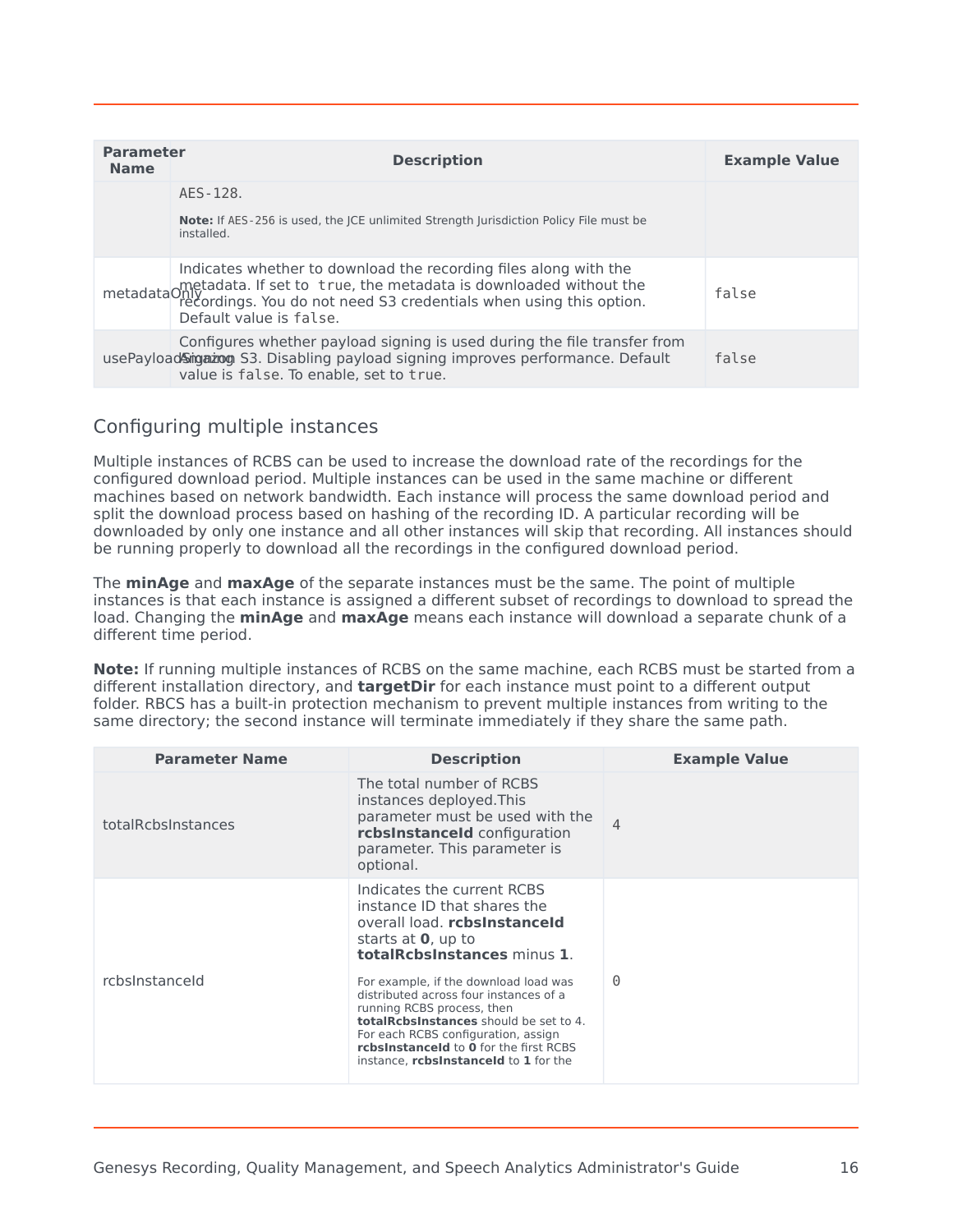| <b>Parameter Name</b> | <b>Description</b>                                                                                                                                                                                                          | <b>Example Value</b> |
|-----------------------|-----------------------------------------------------------------------------------------------------------------------------------------------------------------------------------------------------------------------------|----------------------|
|                       | second RCBS instance, rcbsInstanceId<br>to 2 for the third RCBS instance, and<br>rcbsInstanceId to 3 for the fourth RCBS<br>instance. All RCBS instances should have<br>the same minAge and maxAge<br>configuration values. |                      |



In the above image, eight instances of RCBS spread between two servers. Here, the value of **totalRcbsInstances** is 8 in all the instances.

## <span id="page-16-0"></span>Configuring URIs (optional)

The following parameters are optional. Do not set the URI path for these parameters unless instructed by Genesys.

| <b>Parameter Name</b> | <b>Description</b>             | <b>Example Value</b> |
|-----------------------|--------------------------------|----------------------|
| gwsRecordingsUri      | The path to the recording API. | /recordings          |
| gwsSettingsUri        | The path to the settings API.  | /me/settings/rcbs    |

## <span id="page-16-1"></span>Recording metadata

Metadata is organized by records and can be used for finding specific calls from a larger downloaded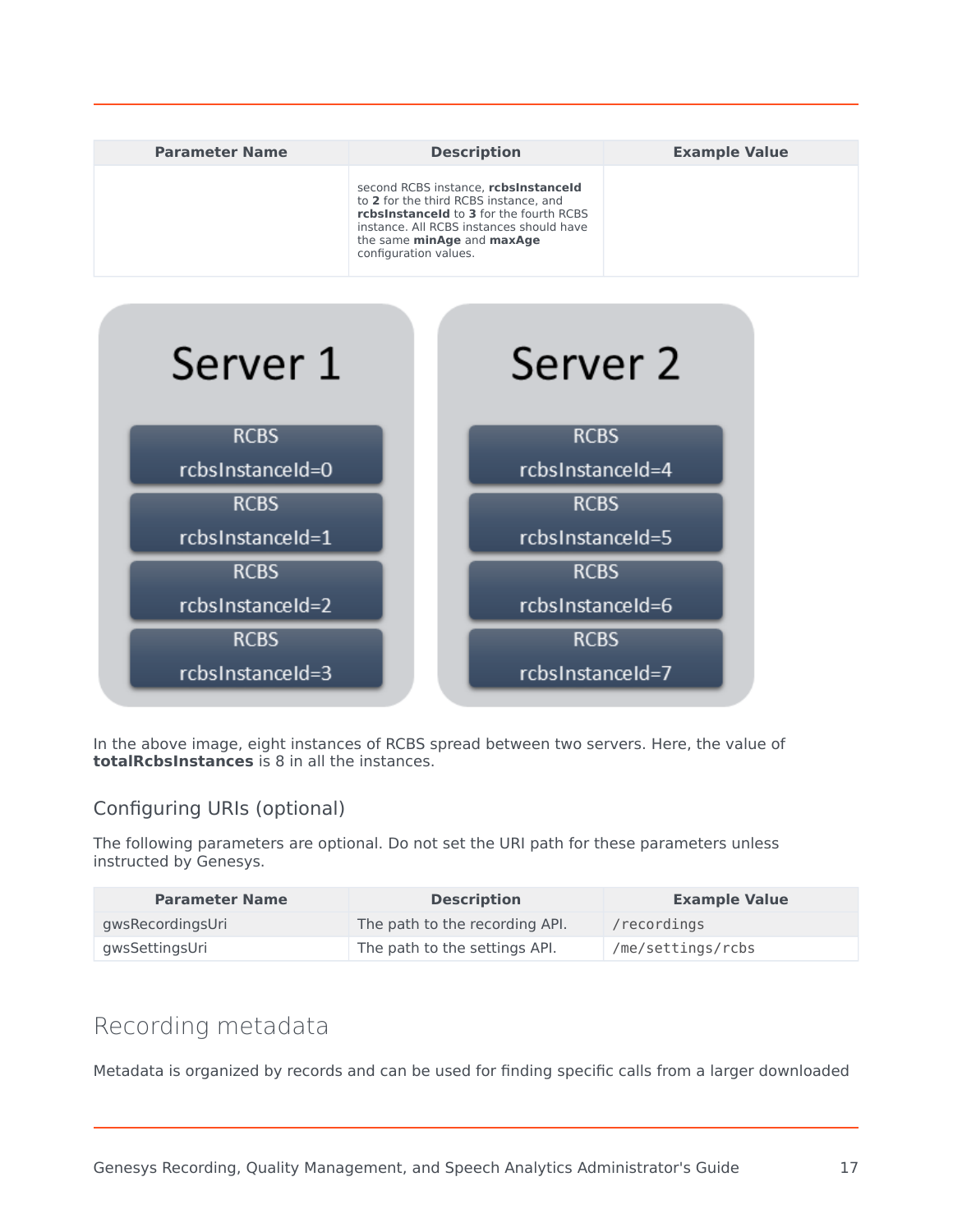group of recordings (for example, by searching for a particular string of text, perhaps the 'callerPhoneNumber'). A record represents a single call interaction which may contain multiple calls and recording segments. A metadata record is uniquely identified (per switch) by a CallUUID (GUID).

The metadata record is stored in JSON format and contains three main sections within the top level object.

- The interaction level attributes (the top level object's attributes)
- The mediaFiles list—A list of media files connected to the call interaction
- The eventHistory list—A list of call events including attached data events and agent left and join events.

## <span id="page-17-0"></span>Metadata properties

| <b>Property</b>   | <b>Description</b>                                                                     |
|-------------------|----------------------------------------------------------------------------------------|
| Id                | The CallUUID for the recording interaction.                                            |
| callRecordingId   | The call recording identifier. This attribute is in<br>screen recording metadata only. |
| callerPhoneNumber | The caller's phone number.                                                             |
| dialedPhoneNumber | The dialed phone number.                                                               |
| startTime         | The start time of the call.                                                            |
| stopTime          | The end time of the call.                                                              |
| region            | The region of the call.                                                                |
| mediaFiles        | A list of media file records. See the mediaFile<br>properties.                         |
| eventHistory      | The events attached to the call. See the<br>event History properties.                  |

## <span id="page-17-1"></span>mediaFile properties

The following table describes the mediaFile properties.

| <b>Property</b> | Data Type | <b>Description</b>                                                                                                                                                          | <b>Required</b> |
|-----------------|-----------|-----------------------------------------------------------------------------------------------------------------------------------------------------------------------------|-----------------|
| startTime       | datetime  | Specifies the start time<br>of the media file.                                                                                                                              | Yes             |
| stopTime        | datetime  | Specifies the stop time<br>of the media file. If MCP<br>fails, this value will be<br>the same as the<br>startTime.                                                          | Yes             |
| medialD         | string    | Specifies the media file<br>name for the media file<br>that is used by clients to<br>refer to the same media<br>file. MCP ensures that<br>this value is globally<br>unique. | Yes             |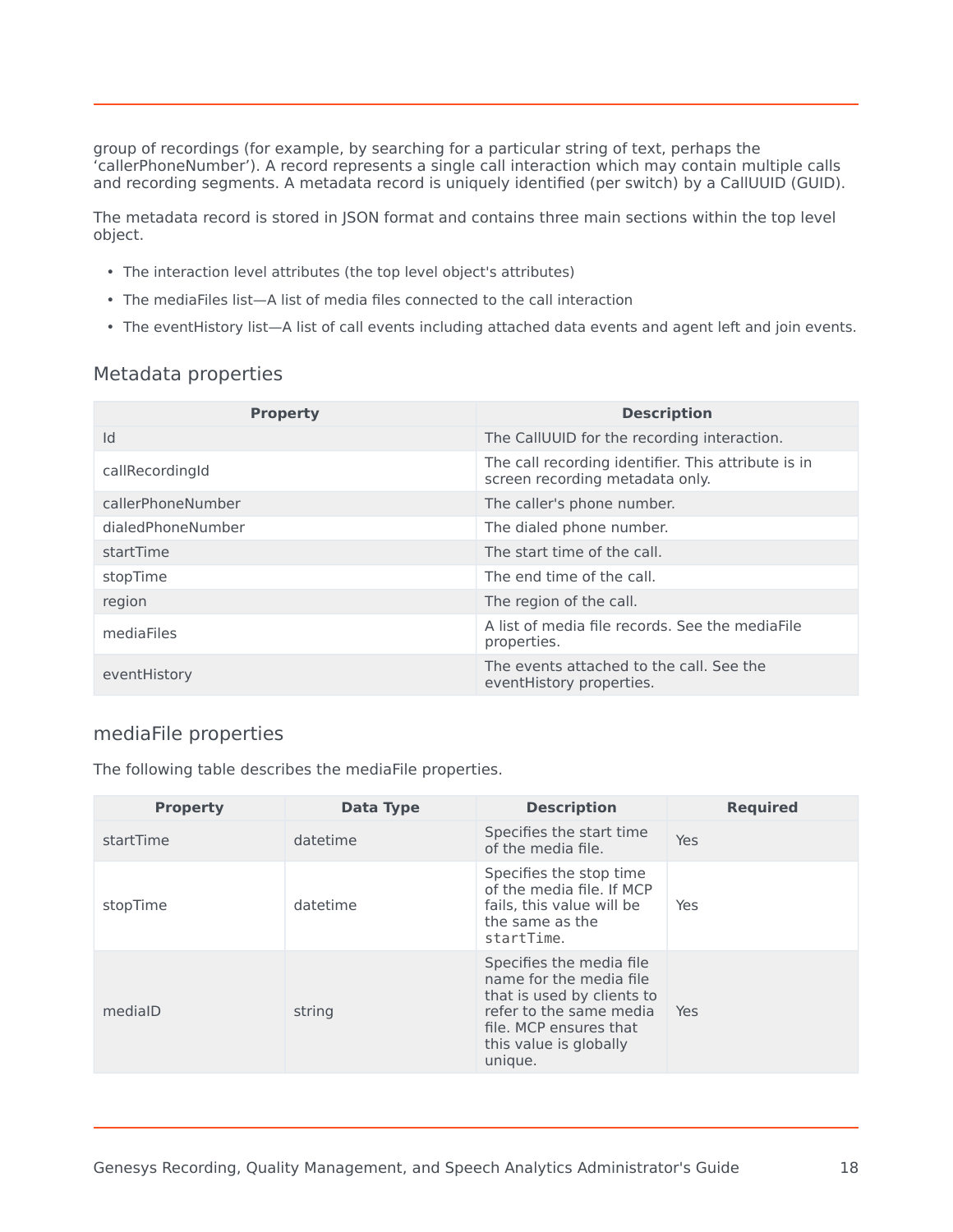| <b>Property</b> | <b>Data Type</b>                                                        | <b>Description</b>                                                                                                                           | <b>Required</b> |
|-----------------|-------------------------------------------------------------------------|----------------------------------------------------------------------------------------------------------------------------------------------|-----------------|
| type            | string                                                                  | Specifies the MIME type<br>of the media file.                                                                                                | Yes             |
| duration        | time                                                                    | Specifies the time<br>duration of the media<br>file.                                                                                         | <b>No</b>       |
| size            | number                                                                  | Specifies the size, in<br>bytes, of the media file.                                                                                          | <b>No</b>       |
| tenant          | string                                                                  | Specifies the tenant that<br>the recording belongs<br>to.                                                                                    | Yes             |
| ivrprofile      | string                                                                  | Specifies the IVR Profile<br>name that serviced the<br>recording.                                                                            | Yes             |
|                 |                                                                         | Specifies the list of<br>additional metadata<br>information provided by<br>SIP Server and the client<br>applications. The<br>properties are: |                 |
|                 |                                                                         | • username                                                                                                                                   |                 |
|                 |                                                                         | • sipsAppName                                                                                                                                |                 |
| parameters      | object-The properties<br>are parameters.                                | • ani                                                                                                                                        | Yes             |
|                 |                                                                         | $\cdot$ dnis                                                                                                                                 |                 |
|                 |                                                                         | · dateTime<br>• connid                                                                                                                       |                 |
|                 |                                                                         | • agentid                                                                                                                                    |                 |
|                 |                                                                         | $\bullet$ id                                                                                                                                 |                 |
|                 |                                                                         | • record                                                                                                                                     |                 |
|                 |                                                                         |                                                                                                                                              |                 |
| masks           | array of objects-Each<br>object contains the time<br>and type property. | Specifies the time<br>stamps of the pause/<br>resume periods if the<br>recording is<br>masked by a client<br>application.                    | No              |
| certAlias       | array of strings                                                        | Specifies a list of aliases<br>to the encryption<br>certificates if the media<br>file is encrypted.                                          | <b>No</b>       |
| partitions      | array of strings                                                        | Specifies a list of<br>partition names for the<br>media file.                                                                                | Yes             |
| accessgroups    | array of strings                                                        | Specifies the access<br>groups identified agent<br>associated with the                                                                       | Yes             |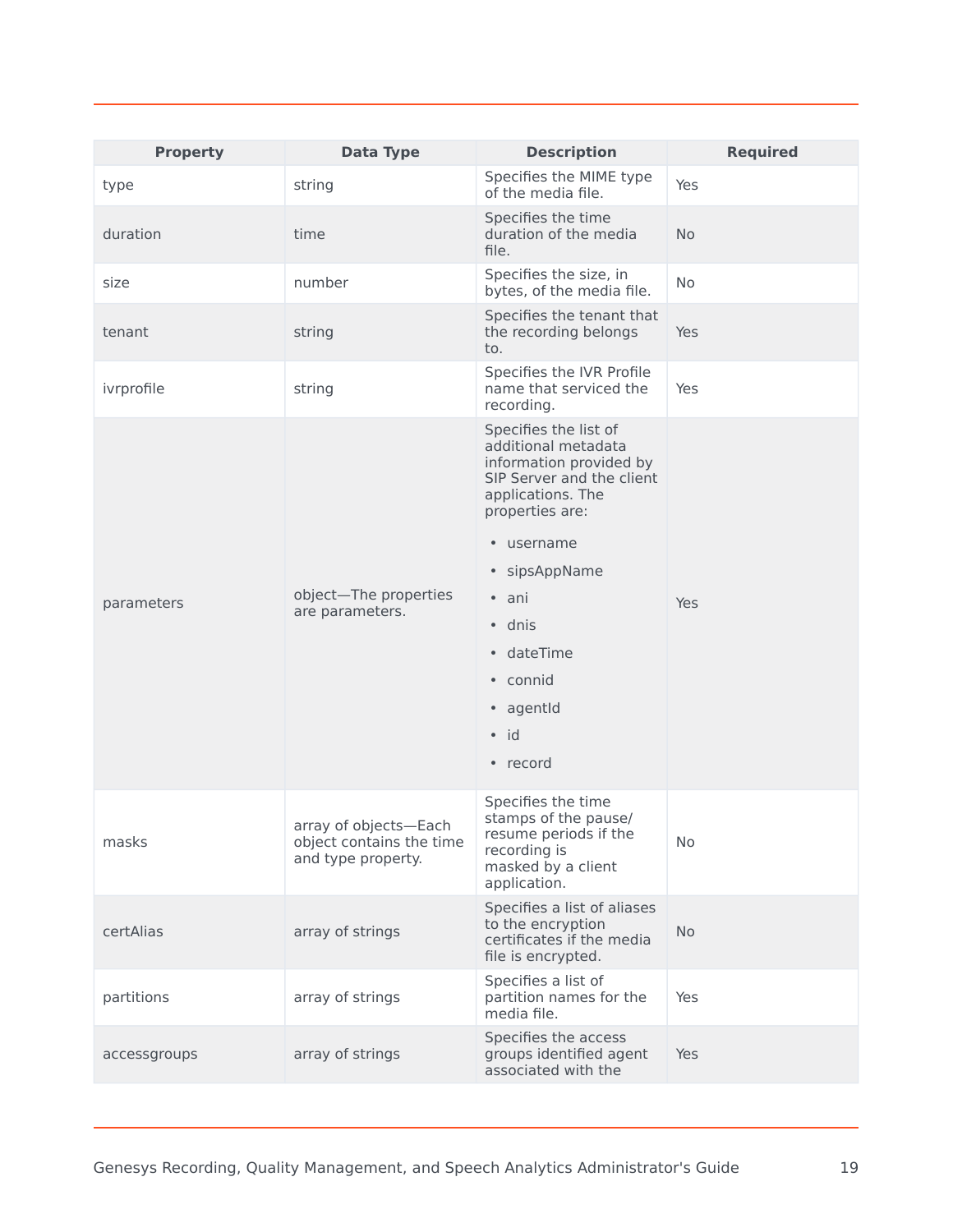| <b>Property</b> | Data Type | <b>Description</b>                                                                   | <b>Required</b> |
|-----------------|-----------|--------------------------------------------------------------------------------------|-----------------|
|                 |           | recording.                                                                           |                 |
| channels        | number    | Specifies whether the<br>recording audio is<br>capture in mono (1) or<br>stereo (2). | Yes             |

## <span id="page-19-0"></span>eventHistory properties

The following table describes the eventHistory properties.

| <b>Property</b> | <b>Data Type</b> | <b>Description</b>                                                                                                                  | <b>Required</b> |
|-----------------|------------------|-------------------------------------------------------------------------------------------------------------------------------------|-----------------|
| occurredAt      | datetime         | Specifies the start time<br>of the event.                                                                                           | Yes             |
| calluuid        | string           | Specifies the call UUID<br>that the event belongs<br>to.                                                                            | Yes             |
|                 |                  | Specifies the event<br>type:                                                                                                        |                 |
| event           | string           | • Joined                                                                                                                            | Yes             |
|                 |                  | • Left                                                                                                                              |                 |
|                 |                  | • data                                                                                                                              |                 |
| contact         | object           | Specifies the the<br>contact information of<br>the caller who joined or<br>left the recording if the<br>event is Joined or<br>Left. | <b>No</b>       |
| data            | object           | The attached data<br>included in the<br>recording if the event is<br>data.                                                          | <b>No</b>       |

## <span id="page-19-1"></span>Metadata format

The following code snippet illustrates the metadata format:

```
{
 "id" : "021L6BI58K8FH7R5USI402LAES00000A",
  "callerPhoneNumber" : "+19059683343",
  "dialedPhoneNumber" : "+15126401290",
 "startTime" : "2021-07-21T16:49:00.000+0000",
 "stopTime" : "2021-07-21T16:49:37.000+0000",
  "eventHistory" : [ {
    "occurredAt" : "2021-07-21T16:49:42.131+0000",
    "eventId" : "021L6BI58K8FH7R5USI402LAES00000A_2021-07-21T16:49:42.131Z",
    "event" : "Data",
    "calluuid" : "021L6BI58K8FH7R5USI402LAES00000A",
   "data" : {
```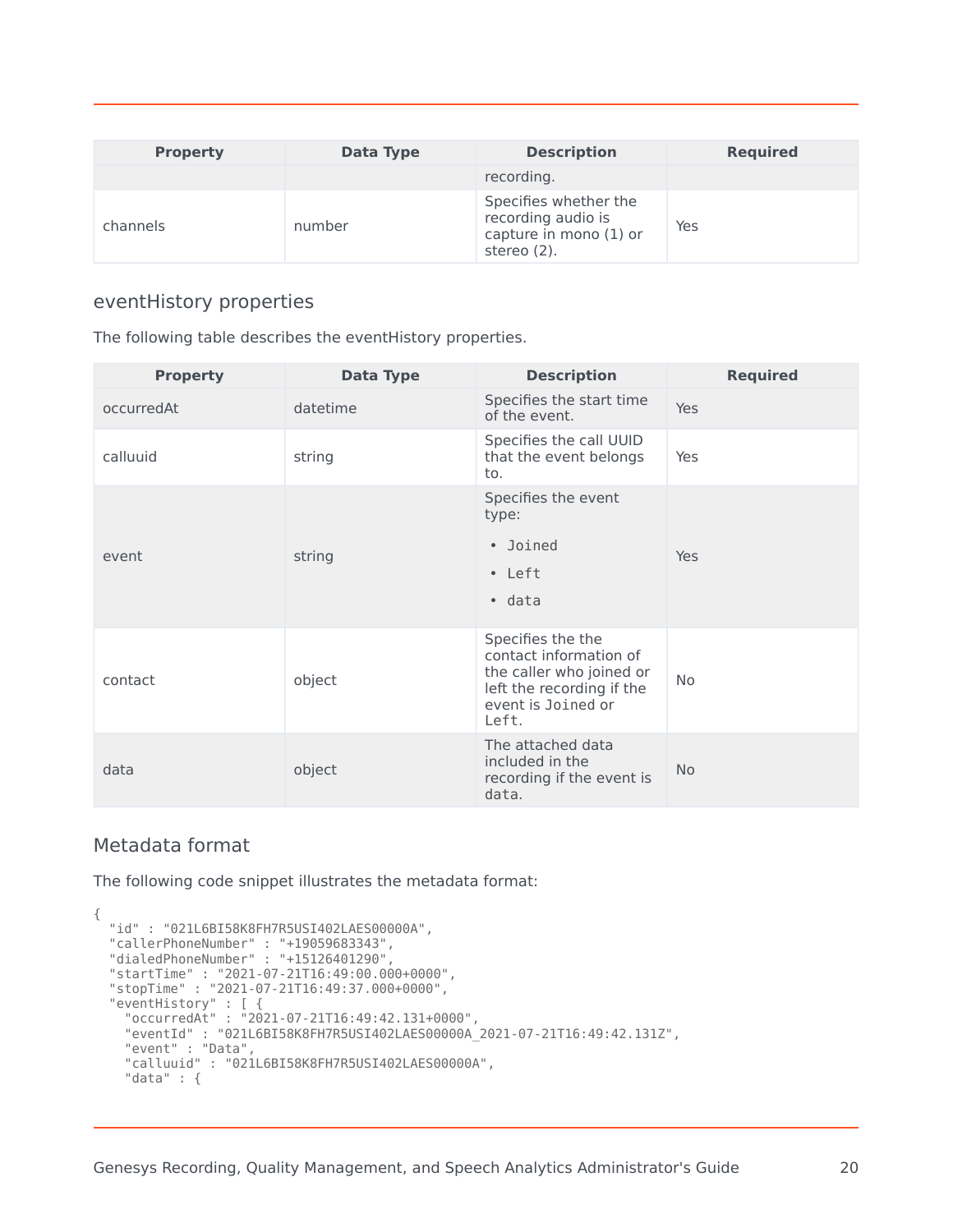```
"updated" : {
      "DispositionCode" : "good"
    }
 }<br>, {
\},
  "occurredAt" : "2021-07-21T16:49:46.000+0000",
  "eventId" : "021L6BI58K8FH7R5USI402LAES00000A_2021-07-21T16:49:46.000Z",
  "event" : "Data",
  "calluuid" : "021L6BI58K8FH7R5USI402LAES00000A",
  "contact" : {
    "type" : "User",
    "phoneNumber" : "+16478389098",
    "userName" : "agent_103001",
    "firstName" : "Hotseating",
    "lastName" : "Last103001"
  },
  "data" : {
    "ACW" : 9
 }
}, {
  "occurredAt" : "2021-07-21T16:48:48.787+0000",
  "eventId" : "2021-07-21T16:48:48.787Z_021L6BI58K8FH7R5USI402LAES00000A",
  "event" : "Data",
  "calluuid" : "021L6BI58K8FH7R5USI402LAES00000A",
  "data" : {
    "added" : {
      "CallUUID" : "0194TKHEVS83786AE88362LAES0IG052"
   }
  }
}, {
  "occurredAt" : "2021-07-21T16:48:48.813+0000",
  "eventId" : "2021-07-21T16:48:48.813Z_021L6BI58K8FH7R5USI402LAES00000A",
  "event" : "Data",
  "calluuid" : "021L6BI58K8FH7R5USI402LAES00000A",
  "data" : {
    "added" : {
      "RStrategyDBID" : "226",
      "RStrategyName" : "+15126401290:105"
   }
  }
}, {
  "occurredAt" : "2021-07-21T16:48:48.872+0000",
  "eventId" : "2021-07-21T16:48:48.872Z_021L6BI58K8FH7R5USI402LAES00000A",
  "event" : "Data",
  "calluuid" : "021L6BI58K8FH7R5USI402LAES00000A",
  "data" : {
    "added" : {
      "322045d0-d10c-11ea-ad8d-736e48fb400b-flowentrycount" : "1",
      "orssessionid" : "01NSUD25908FHE4HK4I402LAES000007",
      "orsurl" : "http://usw1scl-2027-001.usw1.g1.genhtcc.com:9098"
   }
 }
}, {
  "occurredAt" : "2021-07-21T16:48:48.873+0000",
  "eventId" : "2021-07-21T16:48:48.873Z_021L6BI58K8FH7R5USI402LAES00000A",
  "event" : "Data",
  "calluuid" : "021L6BI58K8FH7R5USI402LAES00000A",
  "data" : {
    "added" : {
      "GSYS_SystemApplicationDisposition" : "1"
   }
 }
}, {
```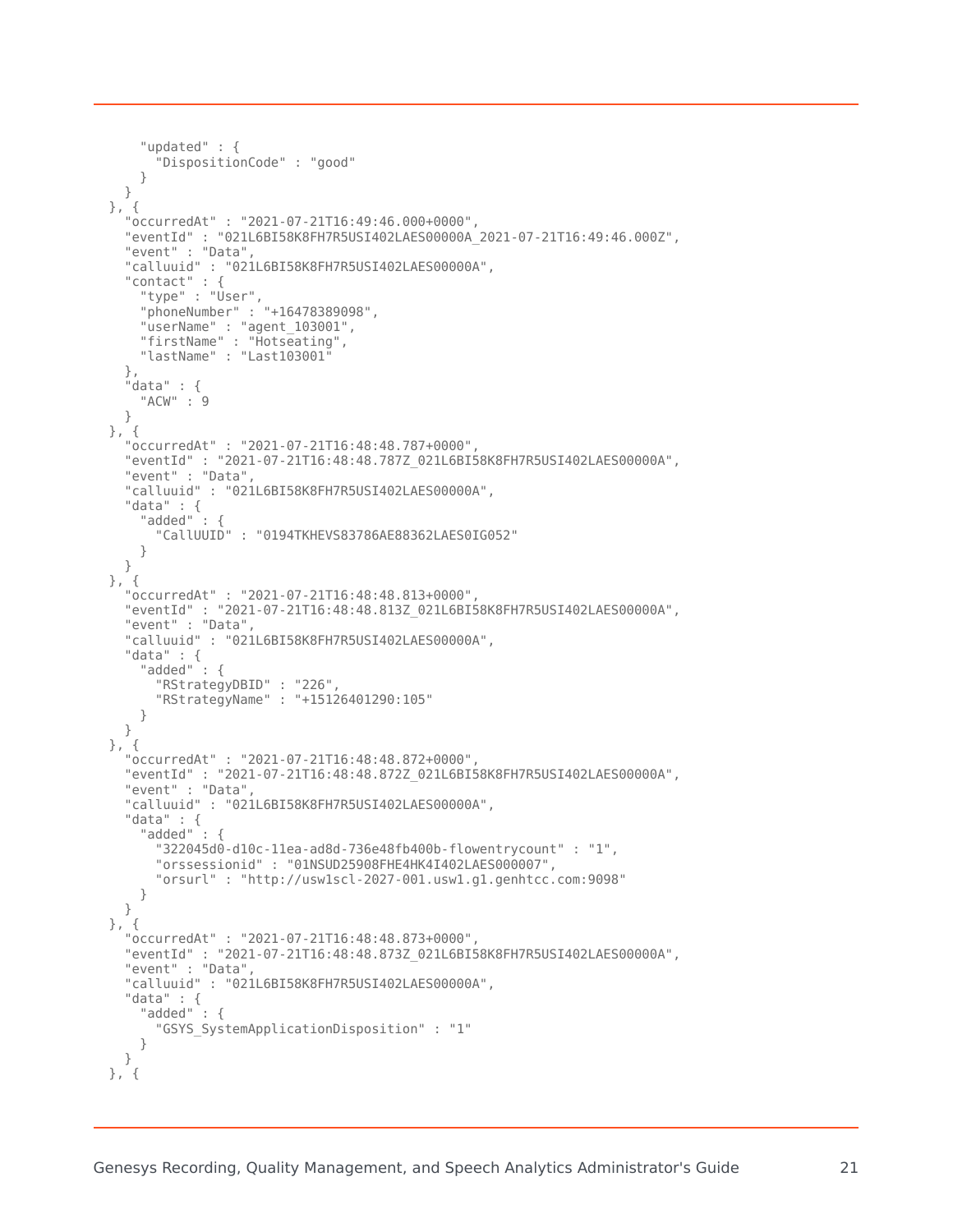```
"occurredAt" : "2021-07-21T16:48:48.901+0000",
    "eventId" : "2021-07-21T16:48:48.901Z_021L6BI58K8FH7R5USI402LAES00000A",
    "event" : "Data",
    "calluuid" : "021L6BI58K8FH7R5USI402LAES00000A",
    "data" : {
      "added" : {
        "GSYS_IVR" : "enter{1626886128888}",
        "IApplication" : "322045d0-d10c-11ea-ad8d-736e48fb400b",
        "IApplicationVersion" : "0.1",
        "gsw-ivr-profile-name" : "auto",
        "gvp-tenant-id" : "auto"
     }
   }
  }, {
    "occurredAt" : "2021-07-21T16:48:49.340+0000",
    "eventId" : "2021-07-21T16:48:49.340Z_021L6BI58K8FH7R5USI402LAES00000A",
    "event" : "Data",
    "calluuid" : "021L6BI58K8FH7R5USI402LAES00000A",
    "data" : {
       "added" : {
        "IW_BundleUid" : "d52253c6-3c00-45d8-719c-7e4c8b27788e",
        "IW_CaseUid" : "d69691a5-745d-47b0-a871-a00b6ecccbb8"
     }
   }
  }, {
    "occurredAt" : "2021-07-21T16:48:55.121+0000",
    "eventId" : "2021-07-21T16:48:55.121Z_021L6BI58K8FH7R5USI402LAES00000A",
    "event" : "Data",
    "calluuid" : "021L6BI58K8FH7R5USI402LAES00000A",
    "data" : {
      "added" : {
        "GVP-Session-Data" : "callsession=B6B1C806-8D4D-E81E-
B15B-1F7A1C7A11C0;2;1;sip:usw1spx-2027-002.usw1.g1.genhtcc.com:5060;;;Environment/
Tenant 2027; IVRAppDefault; ; 0; record",
        "GVP-Session-ID" : "B6B1C806-8D4D-E81E-B15B-1F7A1C7A11C0;gvp.rm.datanodes=2|
1;gvp.rm.tenant-id=1.432_IVRAppDefault",
         T reason" : "ex\overline{it}"
      }
    }
  }, {
    "occurredAt" : "2021-07-21T16:48:55.137+0000",
    "eventId" : "2021-07-21T16:48:55.137Z_021L6BI58K8FH7R5USI402LAES00000A",
    "event" : "Data",
    "calluuid" : "021L6BI58K8FH7R5USI402LAES00000A",
    "data" : {
      "updated" : {
        "GSYS_IVR" : "exit{1626886135124}"
     }
   }
  }, {
    "occurredAt" : "2021-07-21T16:48:55.187+0000",
    "eventId" : "2021-07-21T16:48:55.187Z_021L6BI58K8FH7R5USI402LAES00000A",
    "event" : "Data",
    "calluuid" : "021L6BI58K8FH7R5USI402LAES00000A",
    "data" : {
      "added" : {
        "RPVQID" : "01GS2U2DAG8FHABOUSI402LAES000009",
        "RTargetAgentGroup" : "?:login(voice) & (GSYS_skill_1>3)"
     }
   }
  }, {
    "occurredAt" : "2021-07-21T16:48:55.188+0000",
    "eventId" : "2021-07-21T16:48:55.188Z_021L6BI58K8FH7R5USI402LAES00000A",
```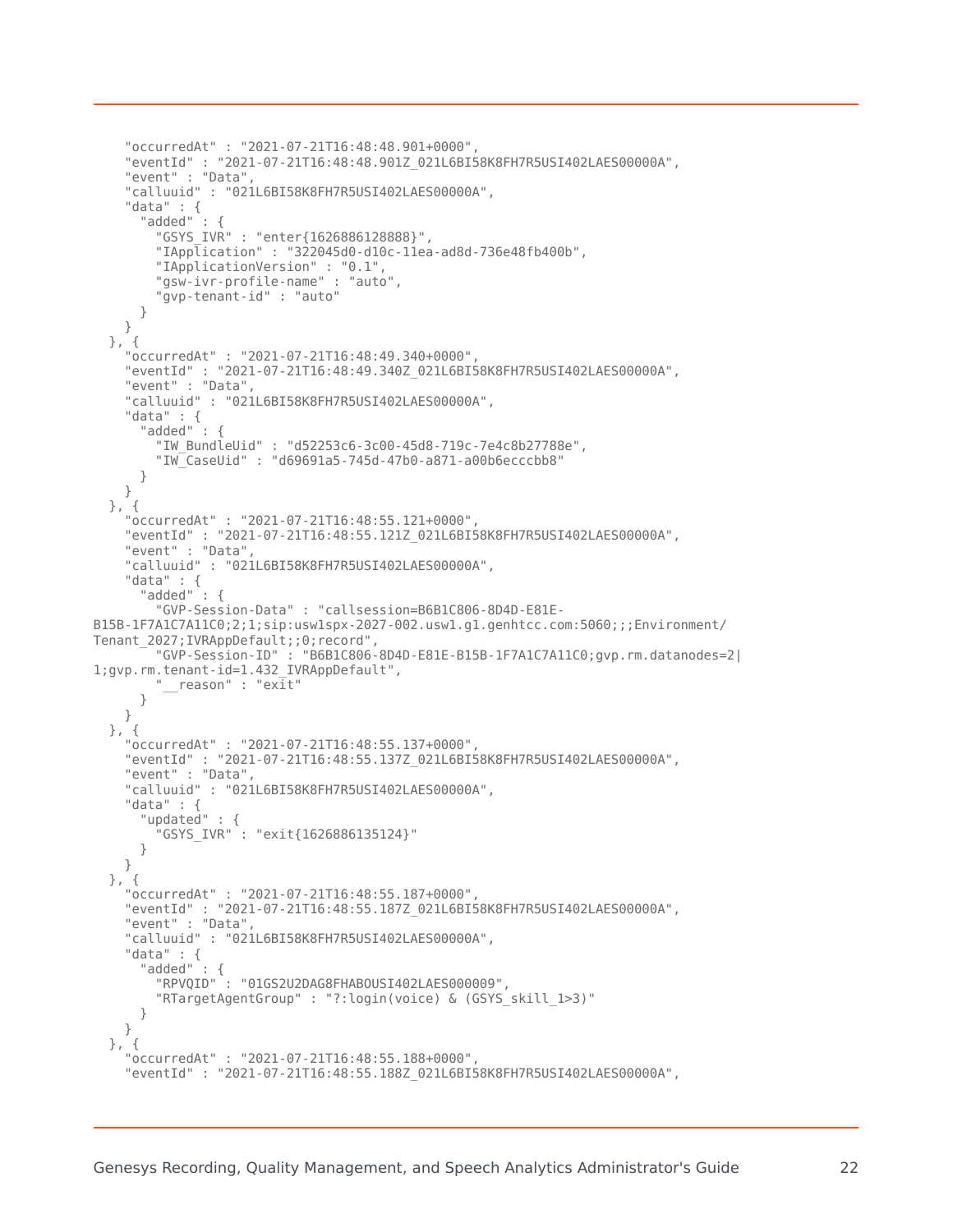```
"event" : "Data",
  "calluuid" : "021L6BI58K8FH7R5USI402LAES00000A",
  "data" : {
    "added" : {
      "CBR-IT-path_DBIDs" : "",
      "CBR-Interaction_cost" : "",
      "CBR-actual_volume" : "",
      "CBR-contract_DBIDs" : "",
      "CustomerSegment" : "default",
      "RRequestedSkillCombination" : "",
      "RTargetAgSelDBID" : "7791",
      "RTargetAgentSelected" : "103001",
      "RTargetObjSelDBID" : "",
      "RTargetObjectSelected" : "?:login(voice) & (GSYS_skill_1>3)",
      "RTargetPlSelDBID" : "7205",
      "RTargetPlaceSelected" : "16478389098",
      "RTargetRequested" : "?:login(voice) & (GSYS_skill_1>3)",
      "RTargetRuleSelected" : "",
      "RTargetTypeSelected" : "2",
      "RTenant" : "Environment",
      "RTenantDBID" : "1",
      "RVQDBID" : "7296",
      "RVQID" : "01GS2U2DAG8FHABOUSI402LAES000009",
      "ServiceObjective" : "",
     "ServiceType" : "default"
   }
 }
}, {
  "occurredAt" : "2021-07-21T16:49:00.406+0000",
  "eventId" : "2021-07-21T16:49:00.406Z_021L6BI58K8FH7R5USI402LAES00000A",
  "event" : "Data",
  "calluuid" : "021L6BI58K8FH7R5USI402LAES00000A",
  "data" : {
    "deleted" : {
      "RTargetAgentGroup" : "?:login(voice) & (GSYS_skill_1>3)"
    },
    "updated" : {
      "GSYS_SystemApplicationDisposition" : "301"
    }
 }
}, {
  "occurredAt" : "2021-07-21T16:49:00.537+0000",
  "eventId" : "2021-07-21T16:49:00.537Z_021L6BI58K8FH7R5USI402LAES00000A",
  "event" : "Data",
  "calluuid" : "021L6BI58K8FH7R5USI402LAES00000A",
  "data" : {
    "added" : {
      "GSIP_RECORD" : "PENDING"
   }
 }
}, {
  "occurredAt" : "2021-07-21T16:49:00.941+0000",
  "eventId" : "2021-07-21T16:49:00.941Z_021L6BI58K8FH7R5USI402LAES00000A",
  "event" : "Data",
  "calluuid" : "021L6BI58K8FH7R5USI402LAES00000A",
  "data" : {
    "added" : {
      "GSIP_REC_FN" : "021L6BI58K8FH7R5USI402LAES00000A_2021-07-21_16-49-00"
    },
    "updated" : {
      "GSIP_RECORD" : "ON"
    }
  }
```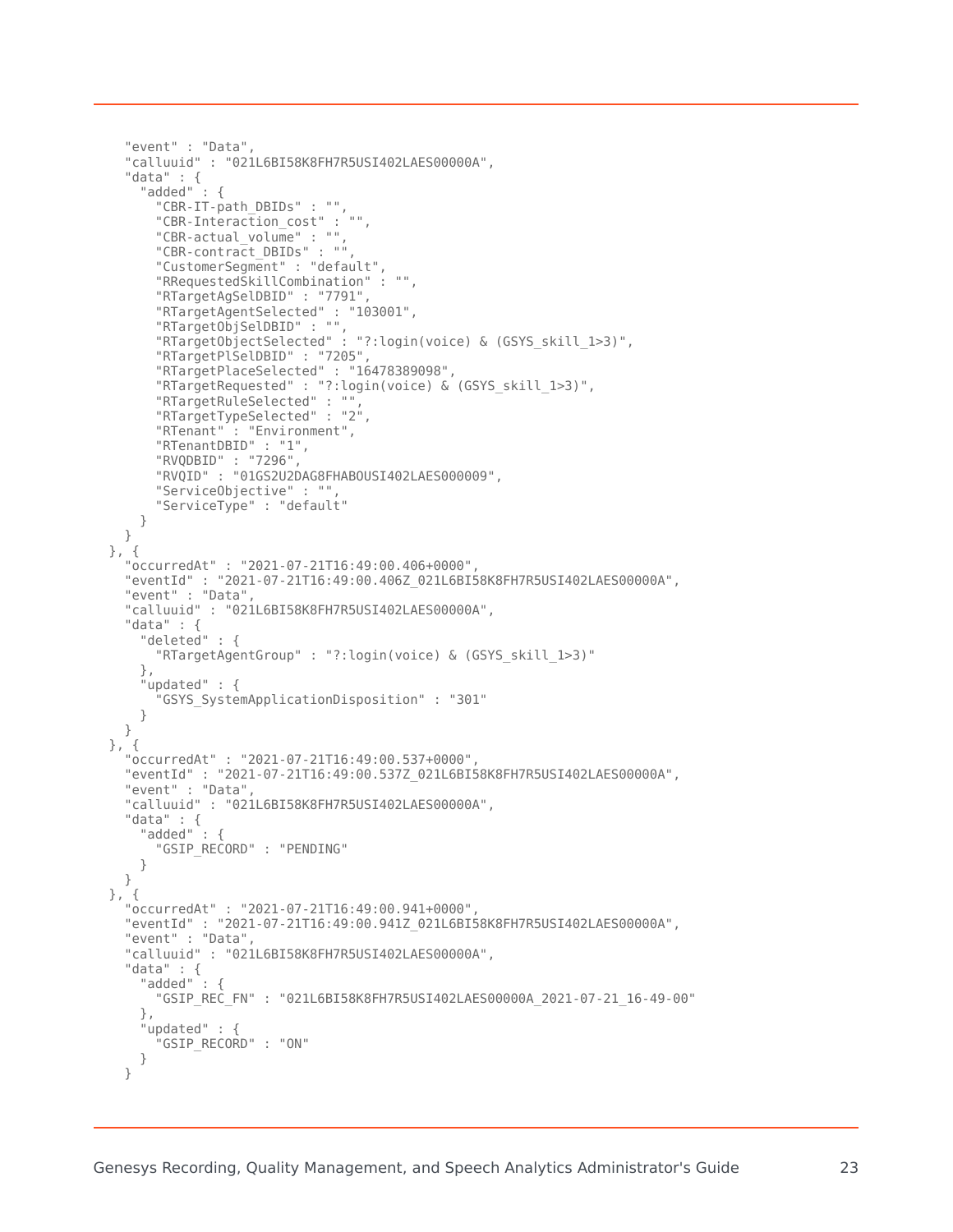```
}, {
  "occurredAt" : "2021-07-21T16:49:00.963+0000",
  "eventId" : "2021-07-21T16:49:00.963Z_021L6BI58K8FH7R5USI402LAES00000A",
  "event" : "Data",
  "calluuid" : "021L6BI58K8FH7R5USI402LAES00000A",
  "data" : {
    "added" : {
      "GSRS_STATE" : "SRSScreenRecordingStateStarted"
   }
 }
}, {
  "occurredAt" : "2021-07-21T16:49:37.207+0000",
  "eventId" : "2021-07-21T16:49:37.207Z_021L6BI58K8FH7R5USI402LAES00000A",
  "event" : "Data",
  "calluuid" : "021L6BI58K8FH7R5USI402LAES00000A",
  "data" : {
    "added" : {
      "IWAttachedDataInformation/CaseDataBusinessAttribute" : "",
      "IWAttachedDataInformation/DispositionCode.Key" : "DispositionCode",
      "IWAttachedDataInformation/DispositionCode.Label" : "Disposition Code",
      "IWAttachedDataInformation/Option.interaction.case-data.frame-co" : "#17849D",
      "IWAttachedDataInformation/SelectedDispositionCodeCompleteName" : "",
      "IWAttachedDataInformation/SelectedDispositionCodeDisplayName" : "",
     "IWAttachedDataInformation/SelectedDispositionCodeName" : ""
   }
 }
}, {
  "occurredAt" : "2021-07-21T16:49:37.480+0000",
  "eventId" : "2021-07-21T16:49:37.480Z_021L6BI58K8FH7R5USI402LAES00000A",
  "event" : "Data",
  "calluuid" : "021L6BI58K8FH7R5USI402LAES00000A",
  "data" : {
    "deleted" : {
      "GSIP_RECORD" : "ON"
   }
 }
}, {
  "occurredAt" : "2021-07-21T16:49:00.537+0000",
  "event" : "Joined",
  "calluuid" : "021L6BI58K8FH7R5USI402LAES00000A",
  "contact" : {
    "type" : "User",
    "phoneNumber" : "+16478389098",
    "userName" : "agent_103001",
    "firstName" : "Hotseating",
    "lastName" : "Last103001"
 }
}, {
  "occurredAt" : "2021-07-21T16:48:48.787+0000",
  "event" : "Joined",
  "calluuid" : "021L6BI58K8FH7R5USI402LAES00000A",
  "contact" : {
    "type" : "User",
    "phoneNumber" : "+19059683343",
    "userName" : "UNKNOWN",
    "firstName" : "UNKNOWN",
   "lastName" : "UNKNOWN"
 }
}, {
  "occurredAt" : "2021-07-21T16:49:37.479+0000",
  "event" : "Left",
  "calluuid" : "021L6BI58K8FH7R5USI402LAES00000A",
  "contact" : {
```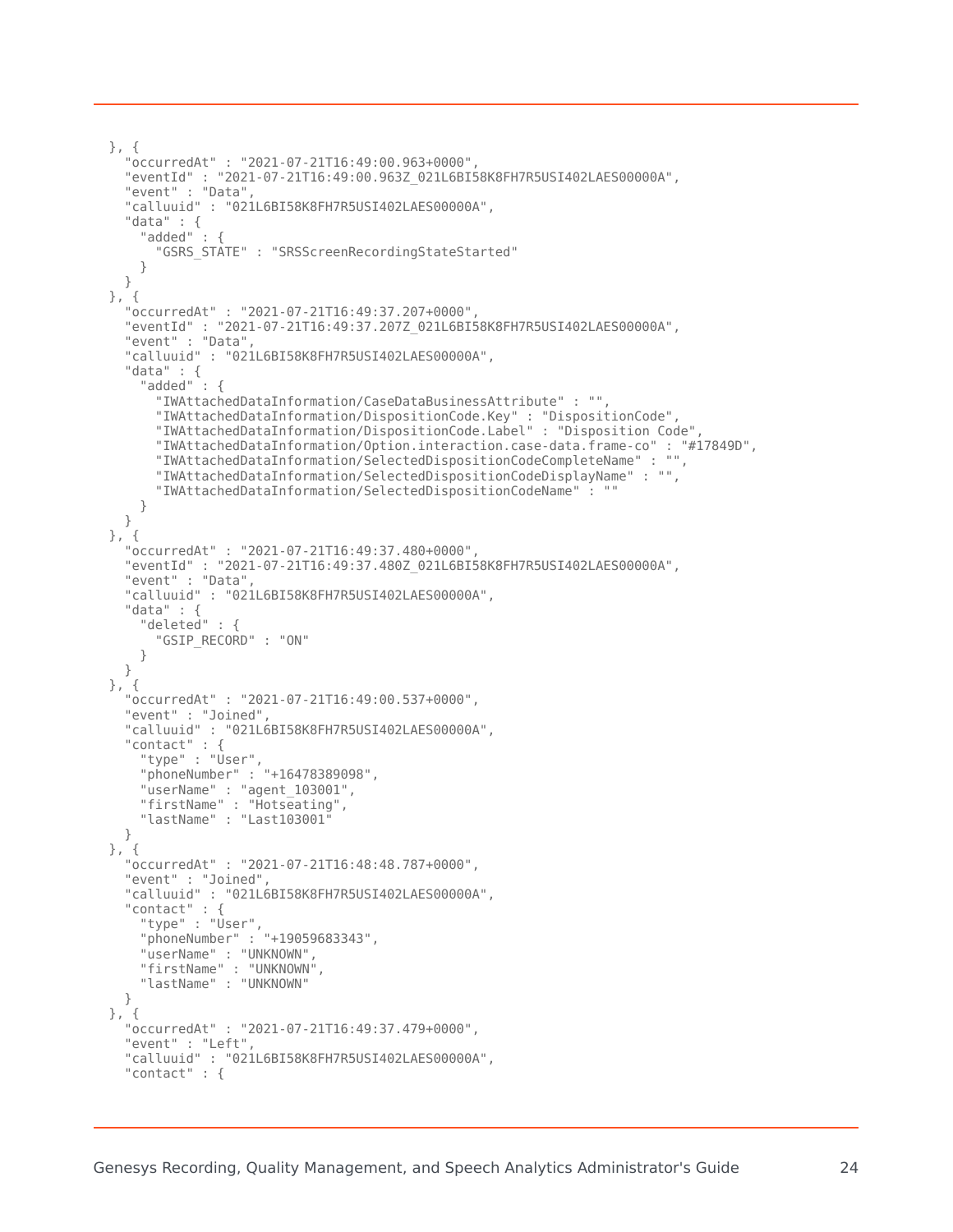```
"type" : "User",
      "phoneNumber" : "+16478389098",
     "userName" : "agent_103001",
     "firstName" : "Hotseating",
     "lastName" : "Last103001"
   }
 }, {
    "occurredAt" : "2021-07-21T16:49:37.480+0000",
   "event" : "Left",
   "calluuid" : "021L6BI58K8FH7R5USI402LAES00000A",
   "contact" : {
      "type" : "User",
      "phoneNumber" : "+19059683343",
     "userName" : "UNKNOWN",
      "firstName" : "UNKNOWN",
     "lastName" : "UNKNOWN"
   }
 } ],
  "mediaFiles" : [ {
    "startTime" : "2021-07-21T16:49:00.000+0000",
   "stopTime" : "2021-07-21T16:49:37.000+0000",
   "callUUID" : "021L6BI58K8FH7R5USI402LAES00000A",
   "mediaId" :
"021L6BI58K8FH7R5USI402LAES00000A_2021-07-21_16-49-00-334B020F-10002D91-00000001.mp3.bin",
    "type" : "audio/mp3",
   "duration" : "36800",
    "tenant" : "Tenant_2027",
    "ivrprofile" : "record",
   "size" : "146304",
    "parameters" : {
      "dateTime" : "2021-07-21T16:49:00Z",
     "agentId" : "103001",
      "sipsAppName" : "SIPS_usw1_1_B",
      "recordDN" : "+16478389098",
      "connId" : "0195031f1ec49006"
     "dnis" : "+15126401290",
     "id" : "021L6BI58K8FH7R5USI402LAES00000A_2021-07-21_16-49-00",
      "ani" : "+19059683343",
      "callUuid" : "021L6BI58K8FH7R5USI402LAES00000A",
     "username" : "agent_103001"
   },
   "certAlias" : [ "rcs_Environment:1:CN=Basic Certification Authority:5" ],
   "partitions" : [ ],
   "accessgroups" : [ "/" ],
   "channels" : 2
 }, {
   "startTime" : "2021-07-21T16:49:00.000+0000",
   "stopTime" : "2021-07-21T16:49:46.000+0000",
   "mediaId" :
"W6x+Vq8fR2m3ngFfj9Um2g_021L6BI58K8FH7R5USI402LAES00000A_1d9439c7990141e3ad64a92eb43f4da4_2021_07_21_16_49_01",
    "type" : "video/mp4",
   "duration" : "0:00:46",
   "size" : "556410",
   "parameters" : {
      "muxed_mediaIds" : [
"021L6BI58K8FH7R5USI402LAES00000A_1d9439c7990141e3ad64a92eb43f4da4_2021_07_21_16_49_01",
"021L6BI58K8FH7R5USI402LAES00000A_2021-07-21_16-49-00-334B020F-10002D91-00000001.mp3.bin" ],
     "agentID" : "+16478389098",
     "virtualHeight" : "617",
      "contact" : {
        "userName" : "agent_103001",
        "lastName" : "Last103001",
       "firstName" : "Hotseating"
```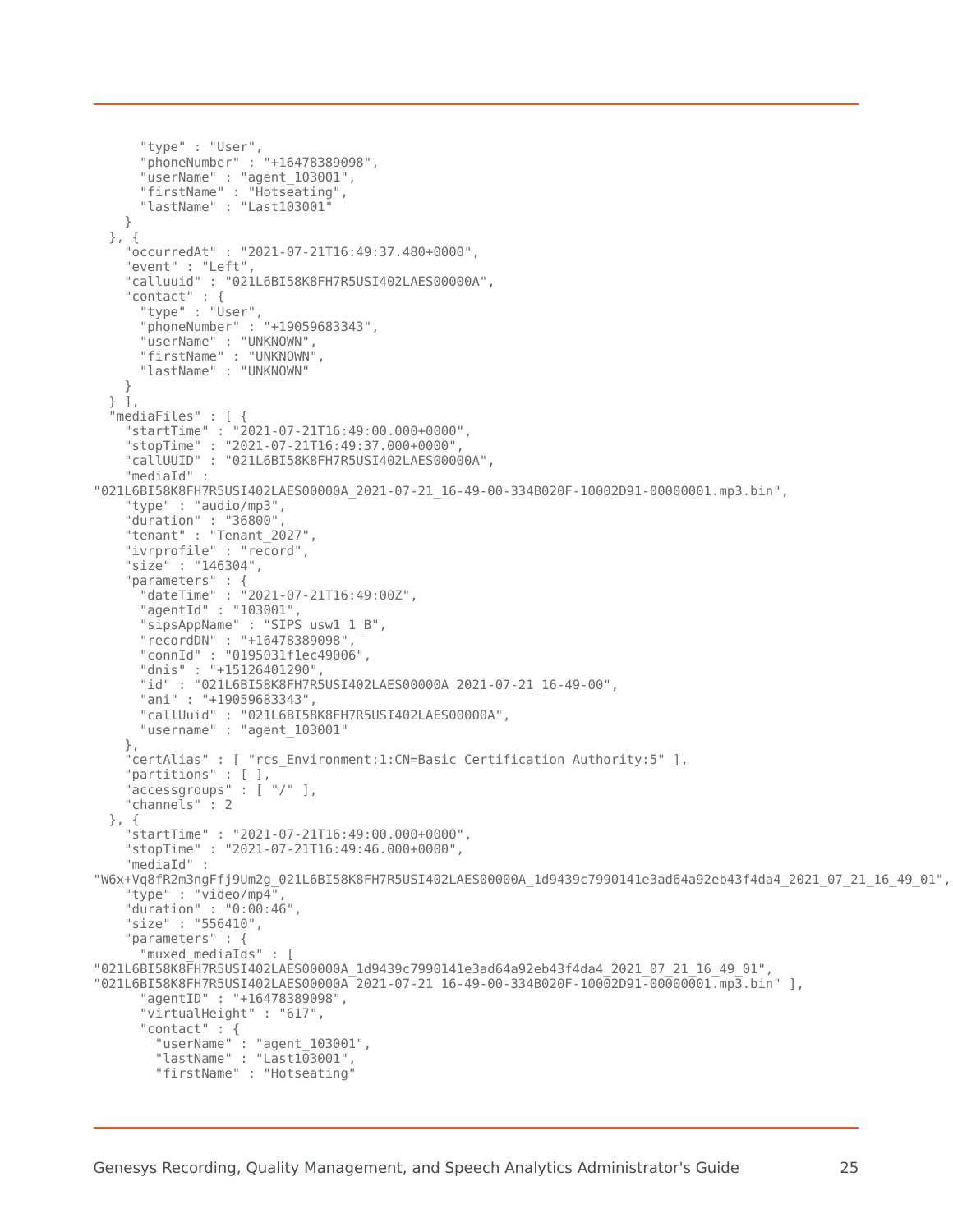```
},
    "virtualWidth" : "1920",
    "region" : "usw1",
    "originalVirtualHeight" : "1440",
    "originalVirtualWidth" : "4480",
    "callUuid" : "021L6BI58K8FH7R5USI402LAES00000A",
    "monitors" : [ {
      "name" : "monitor_0",
      "primary" : true,
      "originalPositions" : "[0, 0, 2560, 1440]",
      "actualPositions" : "[0, 0, 1096, 617]"
    }, {
      "name" : "monitor_1",
     "primary" : false,
     "originalPositions" : "[2560, 0, 4480, 1080]",
     "actualPositions" : "[1096, 0, 1919, 462]"
   } ]
  },
  "channels" : 2
} ],
"callType" : "Internal",
"region" : "usw1"
```
## <span id="page-25-0"></span>Disk usage estimation

RCBS downloads the voice and screen recording files from the Genesys Interaction Recording system and stores the files on the local machine, thereby occupying the disk space. This section explains how to estimate the amount of disk space that will be used.

#### <span id="page-25-1"></span>Estimating disk space required to store downloaded voice recordings

The disk space required to store voice recordings can be estimated as follows:

- **Estimated size of a metadata file**: The size of a metadata file for each voice recording has an upper bound of 1 MB. You can use that value to estimate how much space the metadata files will use.
- **Estimated size of a voice recording file**: The size of a voice recording file can be estimated by using the average call duration (in seconds) and the recording bitrate (in kbps, the default value is 32 kbps).

Total disk usage for a day

The estimated disk usage per day (in MB) can be calculated in one of the following ways:

$$
\bullet\quad * \quad (\quad +\quad )
$$

}

 $\bullet * [ * (( / 8 / 1024) + 1) ]$ 

#### <span id="page-25-2"></span>Estimating disk space required to store downloaded screen recordings

The disk space required to store screen recordings can be estimated as follows:

• **Estimated size of a metadata file**: The size of a metadata file for each screen recording has an